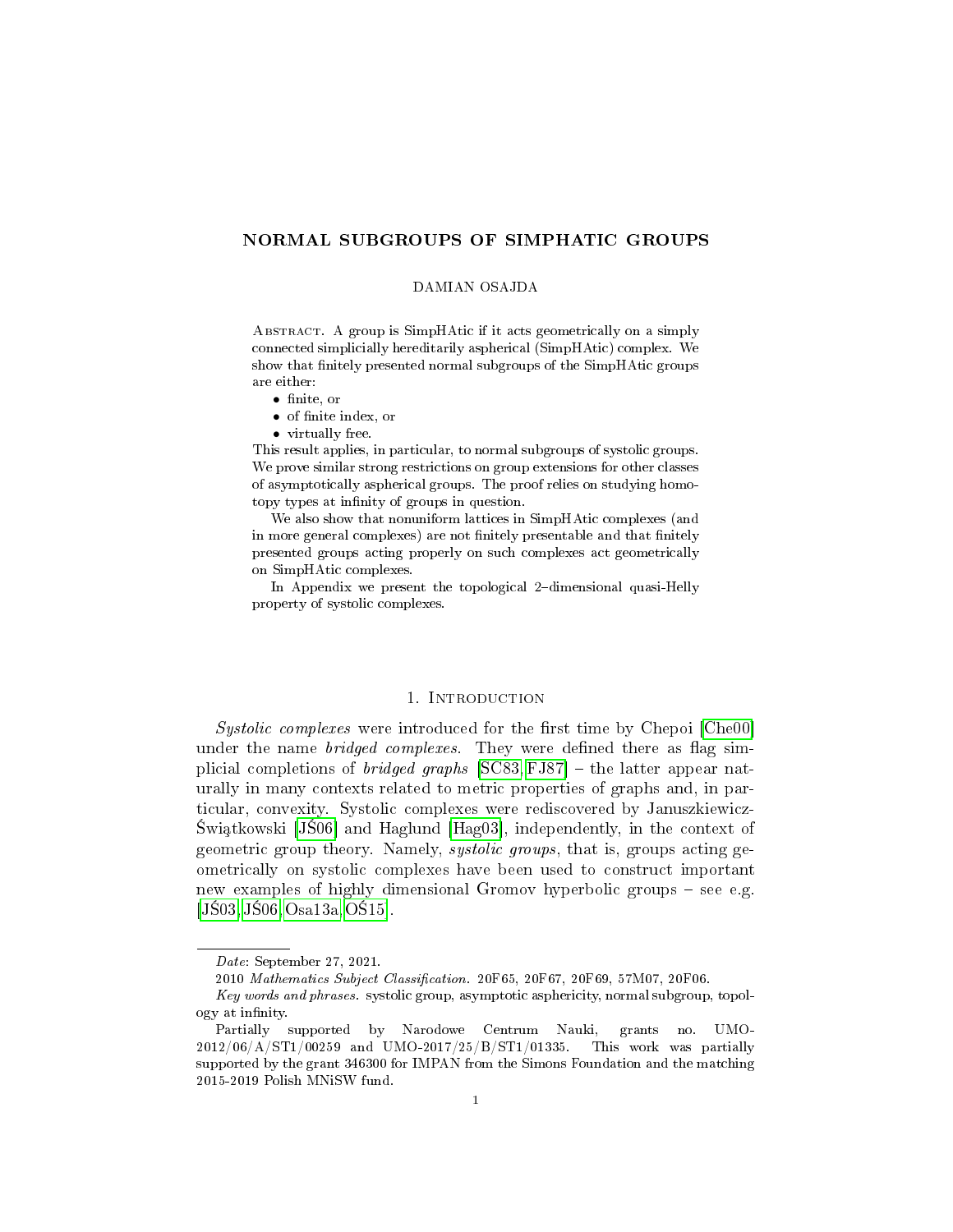Despite the fact that systolic groups and complexes can have arbitrarily high dimension<sup>[1](#page-1-0)</sup>, in many aspects they behave like two-dimensional objects. This phenomenon was studied thoroughly in [JS07, [Osa07,](#page-18-7) [Osa08,](#page-18-8) Swi09.  $O(515)$  (see also Appendix), and the intuitive picture is that systolic complexes and groups "asymptotically do not contain essential spheres". Such behavior is typical for objects of dimension at most two, but systolic complexes and groups, and related classes (see e.g. [\[CO15,](#page-17-1)[Osa13b,](#page-18-9)[O15\]](#page-18-5)) are the first highly dimensional counterparts. This implies, in particular, that systolic groups are very distinct from many classical groups, e.g. from uniform lattices in  $\mathbb{H}^n$ , for  $n \geqslant 3$  – see [J\$07, [Osa07,](#page-18-7) [Osa08,](#page-18-8) O\$15, [GO14\]](#page-18-10).

In the current article we present an algebraic counterpart of the asymptotic asphericity phenomenon mentioned above. Recall that a theorem of Bieri [\[Bie76,](#page-17-2) Theorem B] says that a finitely presented normal subgroup of a group of cohomological dimension at most two is either free or of finite index. Surprisingly, such strong restrictions on normal subgroups can hold also in the case of objects of arbitrarily high dimension, as the two following main results show. A group is  $Simplistic^2$  $Simplistic^2$  if it acts geometrically on a simply connected simplicially hereditarily aspherical (SimpHAtic) complex (see Subsection [2.6](#page-7-0) for the precise definition).

<span id="page-1-2"></span>**Theorem 1.** A finitely presented normal subgroup of a SimpHAtic group is either of finite index or virtually free.

The following corollary is an immediate application of Theorem [1](#page-1-2) to specific classes of SimpHAtic groups.

<span id="page-1-4"></span>Corollary 1. Finitely presented normal subgroups of groups acting geometrically on either:

- (a) systolic complexes, or
- $(a)$  weakly systolic complexes with  $SD_2^*$  links, or
- $(c)$  simply connected nonpositively curved 2-complexes, or
- (d) simply connected graphical small cancellation complexes

are of finite index or virtually free.

To the best of our knowledge, even in the case of small cancellation groups the result is new.<sup>[3](#page-1-3)</sup> However, the main point is that it holds also for higher dimensional groups. The case (a) establishes a conjecture by Dani Wise [\[Wis03,](#page-19-2) Conjecture 11.8] (originally concerning only torsion-free groups) and answers some questions from  $J\dot{S}07$ , Question 8.9(2). A related conjecture [\[Wis03,](#page-19-2) Conjecture 11.6] concerning description of centralizers of hyperbolic

<span id="page-1-0"></span><sup>&</sup>lt;sup>1</sup>Here, we refer to various notions of *dimension*: the (virtual) cohomological one, the asymptotic one, the geometric one...

<span id="page-1-1"></span><sup>&</sup>lt;sup>2</sup>This term is meant rather to be associated with the words: sympatyczny (Polish),  $sympathisch$  (German), sympathique (French), and cumnamuunuu (Russian).

<span id="page-1-3"></span> $3$ Note that not all small cancellation groups fulfill the assumptions of Bieri's theorem [\[Bie76\]](#page-17-2), and that (d) in Corollary [1](#page-1-4) goes beyond the case of (graphical) small cancellation groups as understood usually.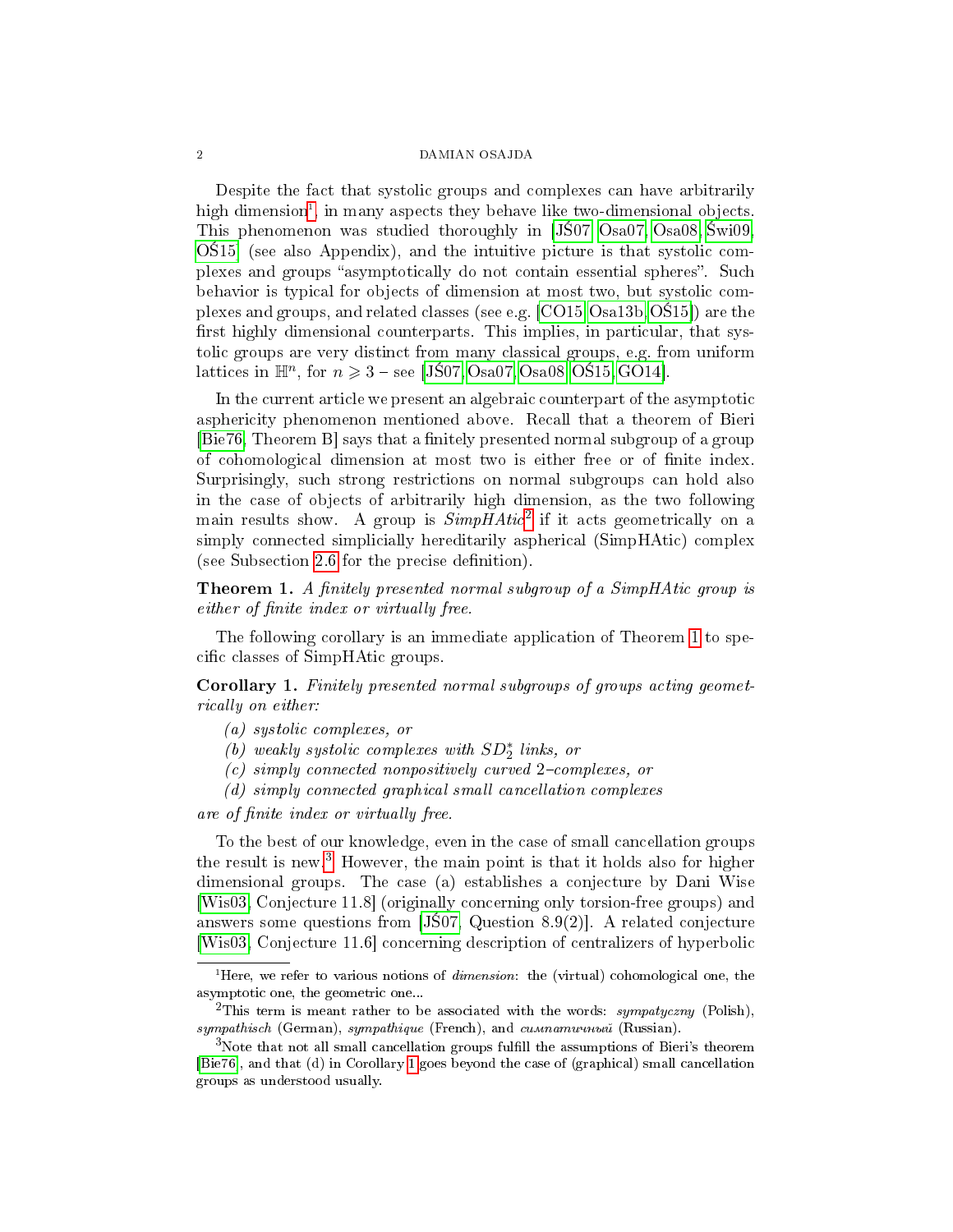elements has been established in [\[OP18\]](#page-18-11). The case (b) deals with a subclass of weakly systolic groups studied in  $[Osa13b, CO15, O$15]$  $[Osa13b, CO15, O$15]$  $[Osa13b, CO15, O$15]$  $[Osa13b, CO15, O$15]$ , containing systolic groups and exhibiting the same asphericity phenomena. In particular, the corollary extends some results from  $[J$07, Osa07, Osa13b, O$15]$  $[J$07, Osa07, Osa13b, O$15]$  $[J$07, Osa07, Osa13b, O$15]$  $[J$07, Osa07, Osa13b, O$15]$ . For other classes of SimpHAtic groups to which Theorem [1](#page-1-2) applies see e.g.  $[O515,$ Examples 4.4].

Theorem [1](#page-1-2) is a consequence of the following more general result.  $(\pi_n^{\infty})$ denotes the  $n^{\text{th}}$  homotopy pro-group at infinity – see Subsection [2.3.](#page-5-0))

<span id="page-2-0"></span>**Theorem 2.** Let  $K \rightarrowtail G \rightarrow Q$  be an exact sequence of infinite groups. Assume that G and K have type  $F_{\infty}$ ,  $\pi_1^{\infty}(G) \neq 0$ , and that either:

- $(1)$  K is not virtually free and acts geometrically on a finite-dimensional contractible complex, or
- $(2)$  Q is not virtually free and acts geometrically on a finite-dimensional contractible complex.

Then  $\pi^\infty_n(G) \neq 0$ , for some  $n \geqslant 2$ .

This theorem, although quite technical in nature, is of its own interest and allows to conclude many other results around normal subgroups of groups with some asphericity properties. We present below only three consequences of Theorem [2.](#page-2-0) (The notion of asymptotic hereditary asphericity is discussed in Subsection [2.5.](#page-6-0))

<span id="page-2-2"></span>**Corollary 2.** Let  $K$  be a finitely presented normal subgroup of an asymptotically hereditarily aspherical  $(AHA)$  group  $G$  of finite virtual cohomological  $dimension.$  Then  $K$  is either of finite index or virtually free.

Theorem [2](#page-2-0) implies also similar restrictions on quotients.

<span id="page-2-1"></span>**Corollary 3.** Let  $K \rightarrowtail G \rightarrow Q$  be an exact sequence of infinite groups with finitely presented kernel  $K$ . Assume that  $G$  is a hyperbolic AHA group of finite virtual cohomological dimension. Then  $K$  is virtually non-abelian free, and Q is virtually free.

Questions concerning AHA group extensions appear e.g. in  $J\$ {S}07, Question  $8.9(2)$ ] and some partial results are presented in [J $\hat{S}07, O\hat{S}15$ ]. Note that all the new examples of highly dimensional hyperbolic AHA groups constructed in  $[J$03,J$06,O$a13a,O$15]$  are of finite virtual cohomological dimension as in Corollary [3.](#page-2-1) It is not known in general whether hyperbolic systolic groups have finite virtual cohomological dimension. Nevertheless, the following result applies to all of them.

<span id="page-2-3"></span>**Corollary 4.** Let  $K \rightarrowtail G \rightarrow Q$  be an exact sequence of infinite groups with finitely presented kernel  $K$ . Assume that  $G$  is a SimpHAtic hyperbolic group. Then  $K$  is virtually non-abelian free, and  $Q$  is virtually free.

Finally, we present two results concerning groups acting properly on SimpHAtic complexes and on more general complexes. They follow easily from known results, but do not appear explicitly in the literature.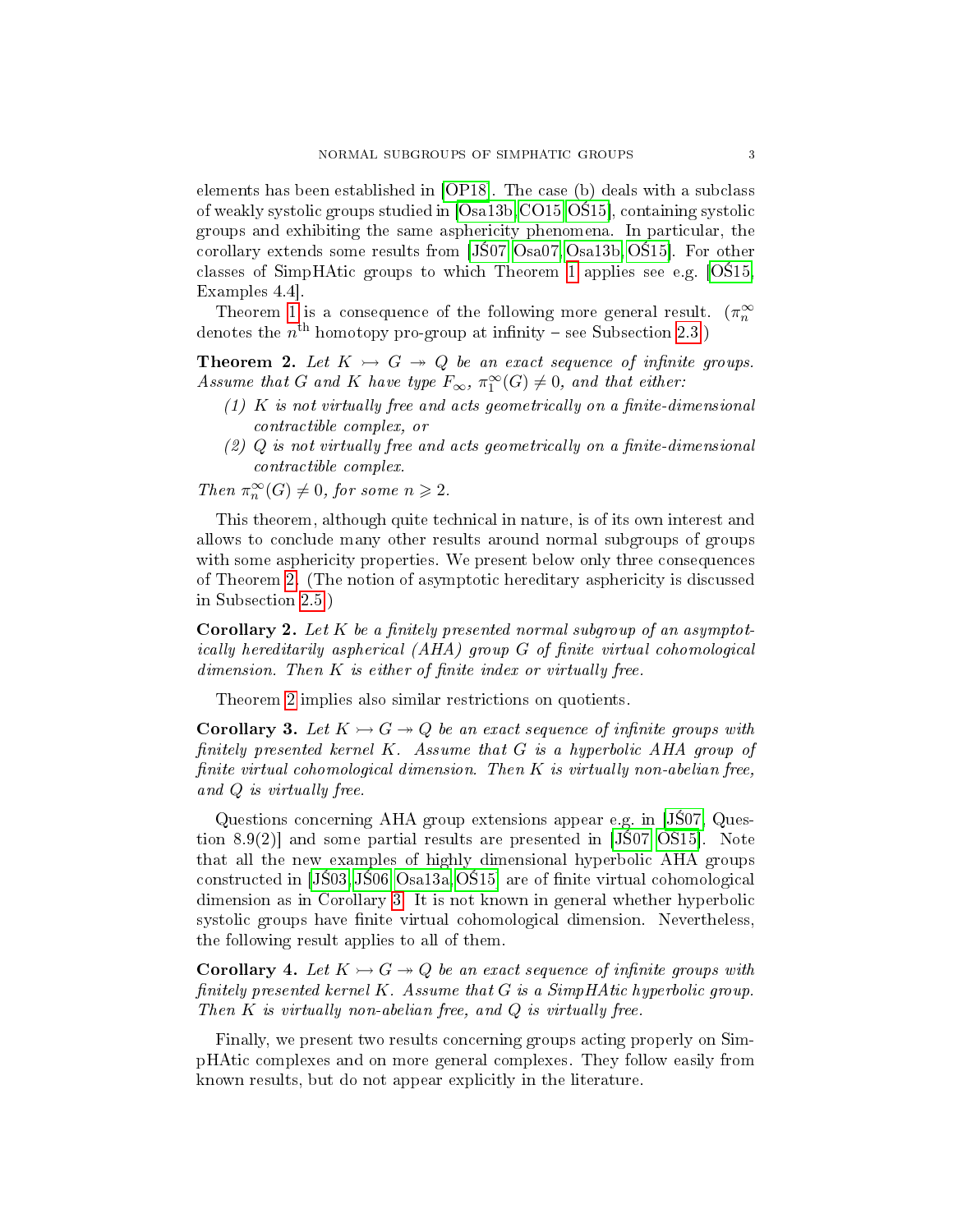Recall that for a locally compact topological group G with left-invariant Haar measure  $\mu$ , a *lattice* is a discrete subgroup  $H < G$  such that  $\mu(H\backslash G) <$  $\infty$ . A lattice  $H < G$  is uniform if  $H \backslash G$  is compact. Lattices – e.g. arithmetic lattices – form a rich source of examples of groups, and studying them is a classical and very active field of research, cf. [\[Ser71,](#page-19-3) [BL01,](#page-17-3) [FHT11\]](#page-18-12). One important class of lattices is obtained in the following way. Let  $X$  be a locally finite, contractible, finite dimensional CW-complex. We consider the group  $G = Aut(X)$  of *admissible* automorphisms of X (set-wise stabilizer of each cell coincides with its point-wise stabilizer). Note that any group of automorphisms of a CW-complex acts by admissible automorphisms on a subdivision of the complex. The group  $G = Aut(X)$  naturally has the structure of a locally compact topological group, where a neighborhood basis of the identity consists of automorphisms of  $X$  that are the identity on bigger and bigger balls. Lattices in  $G = Aut(X)$  are also referred to as *lattices in* X.

Uniform lattices in  $X$  are clearly finitely presented and, in fact, of type  $F_{\infty}$ . The question of finiteness conditions for nonuniform lattices in X is, in general, important and difficult, cf.  $[BL01, FHT11, Gan12]$  $[BL01, FHT11, Gan12]$  $[BL01, FHT11, Gan12]$ . For example, it is a classical result that nonuniform lattices in locally finite trees are not finitely generated, see  $[BL01]$ . There exist nonuniform lattices in 2dimensional CAT $(0)$  complexes with Kazhdan's property  $(T)$ , hence finitely generated, see  $[CMS93, \overline{Z}uk96, \overline{B}597, \overline{D}J02]$ . (Note that Kazhdan introduced his property  $(T)$  in order to prove finite generation of lattices in higher rank Lie groups.) Farb, Hruska, and Thomas [\[FHT11,](#page-18-12) Conjecture 35] conjectured that nonuniform lattices in locally finite contractible 2-complexes are not finitely presentable. Gandini proved it (and a more general fact concerning finiteness conditions) in an elegant way in  $[Gan12]$ . The following theorem extends Gandini's result to a large class of complexes of arbitrarily high dimension, in particular to many high dimensional (hyperbolic) buildings.

# <span id="page-3-0"></span>**Theorem 3.** For a finite dimensional locally finite  $AHA$  complex X, nonuniform lattices in  $G = Aut(X)$  are not finitely presentable.

Let  $\mathcal C$  be a class of locally finite combinatorial complexes (that is, CWcomplexes with attaching maps restricted to open cells being homeomorphisms) closed under taking full subcomplexes and covers (see Section [6](#page-14-0) for details). The following result is implicit in [\[HMP14\]](#page-18-15) (and in e.g. [\[Wis03,](#page-19-2) Zad<sub>14</sub> for some subclasses), but we did not find an explicit formulation. It might be seen as a strengthening of Theorem [3](#page-3-0) in particular cases.

<span id="page-3-1"></span>**Theorem 4.** Let a finitely presented group  $G$  act properly on a simply connected complex from  $C$ . Then  $G$  acts geometrically on a simply connected complex from C.

Corollary 5. A finitely presented group acting properly on a locally finite simply connected SimpHAtic complex is SimpHAtic.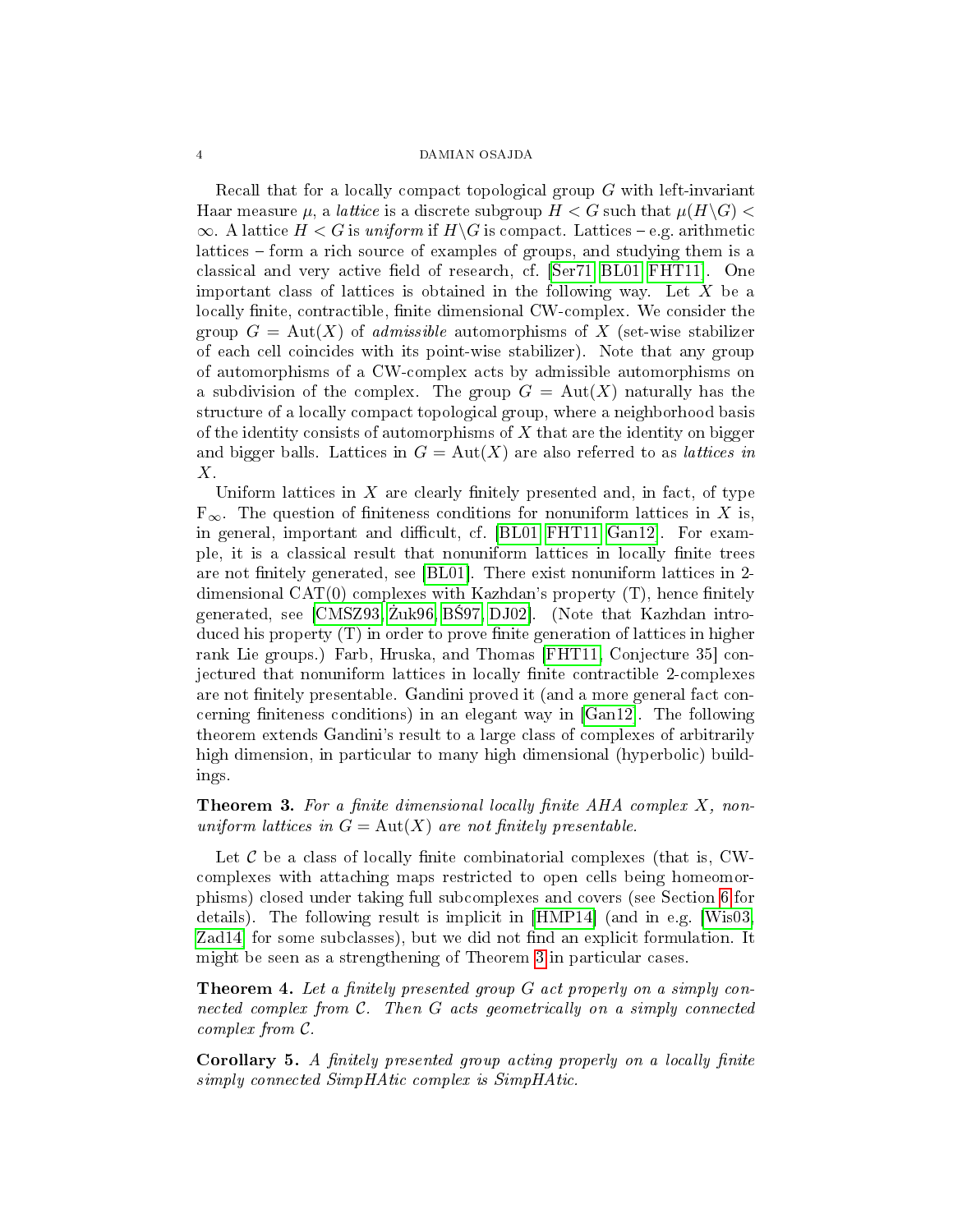**Corollary 6.** For  $k \geq 6$ , a finitely presented group acting properly on a locally finite  $k$ -systolic complex is  $k$ -systolic.

Ideas of the proofs. The proof of Theorem [2](#page-2-0) relies on the analysis of the homotopy type at infinity (proper homotopy type) of the group  $G$ . Since  $K, Q$  are infinite, G has one end, and furthermore  $K, Q$  are not one-ended. by  $\pi_1^{\infty}(G) \neq 0$  (see Section [3\)](#page-8-0). Therefore, by theorems of Stallings and of Dunwoody the homotopy type at infinity of  $K, Q$  is the type of a disjoint union of some points and some homotopically nontrivial pieces (see Subsec-tions [3.1](#page-8-1) & [3.2\)](#page-8-2). Furthermore, the homotopy type at infinity of G is the join of the types of K and Q (see Subsections [3.3](#page-9-0) & [3.4\)](#page-12-0). However, such join contains a nontrivial  $n$ -sphere appearing in suspensions of some factors coming from K, for some  $n \geq 2$ . This happens because  $K \times \mathbb{Z}$  acts geometrically on a finite-dimensional contractible complex, and thus  $\pi_n^{\infty}(K_1 \times \mathbb{Z}) \neq 0$ , for a one-ended factor  $K_1$  of K, and some  $n \geqslant 2$ . Therefore,  $\pi_n^{\infty}(G) \neq 0$ .

For Theorem [1,](#page-1-2) one observes that  $\pi_n^{\infty}(G) = 0$ , for all  $n \geq 2$ , and that nitely presented subgroups of SimpHAtic groups are again SimpHAtic.

Article's structure. In the next Section [2](#page-4-0) we present some preliminary notions and results concerning e.g.: weakly systolic complexes and groups (Subsection [2.2\)](#page-5-1), proper homotopy type (Subsection [2.3\)](#page-5-0), asymptotic hereditary asphericity (Subsection [2.5\)](#page-6-0), and SimpHAtic groups (Subsection [2.6\)](#page-7-0). In Section [3](#page-8-0) we prove the main Theorem [2.](#page-2-0) In Section [4](#page-13-0) we present the proofs of Theorem [1](#page-1-2) and Corollary [1.](#page-1-4) In Section [5](#page-14-1) we prove Corollaries [2,](#page-2-2) [3](#page-2-1) & [4.](#page-2-3) In Section [6](#page-14-0) we prove Theorems [3&](#page-3-0) [4.](#page-3-1)

In Appendix we present the topological 2-dimensional quasi-Helly property of systolic complexes Theorem A. This is yet another appearance of an asymptotic asphericity in the systolic framework.

Acknowledgment. I thank the anonymous referee for pointing out that the more general version of Theorem [2](#page-2-0) appearing initially in the paper is incorrect. I thank all the referees for other corrections and many valuable remarks improving the exposition.

### 2. Preliminaries

<span id="page-4-0"></span>2.1. Complexes and groups. Throughout this article we work usually (if not stated otherwise) with regular CW complexes, called further simply complexes (see e.g. [\[Geo08\]](#page-18-16) for some notation). Accordingly, all maps are cellular maps. We call a complex  $G$ -complex if a group G acts on it by cellular automorphisms. The action is *proper*, or the complex is a *proper G-complex* if stabilizers of cells are finite. The  $n$ -skeleton of a complex X is denoted by  $X^{(n)}$ . A G-complex X has the n-skeleton finite mod G if the quotient  $X^{(n)}/G$  is a finite complex. Recall that a group has type  $F_n$  if there is a free (that is, with trivial stabilizers of cells) contractible  $G$ -complex with the n-skeleton finite mod G. A group G acts geometrically on X, if X is a finite-dimensional proper contractible  $G$ -complex with every skeleton finite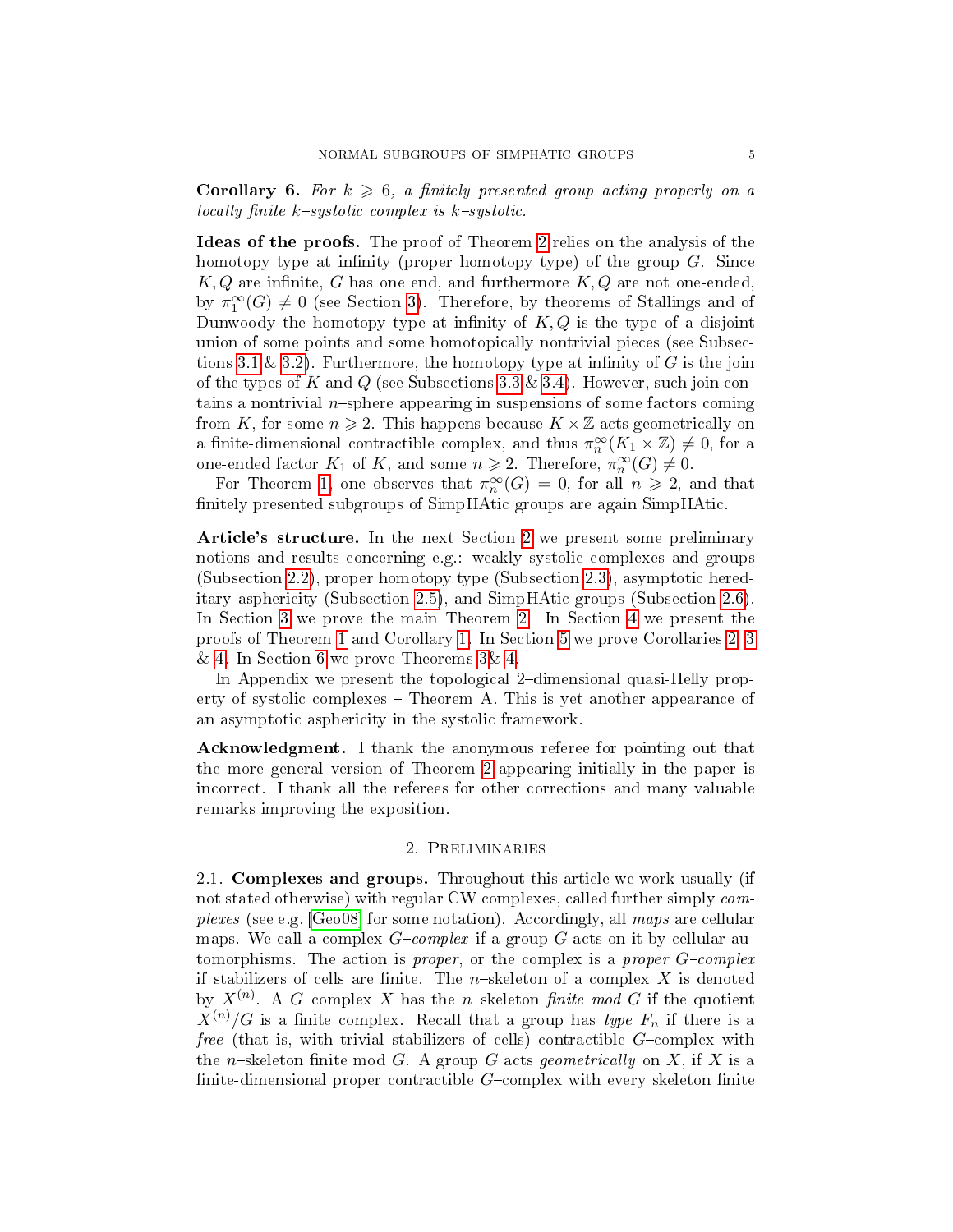mod  $G$ . In particular,  $X$  is then uniformly locally finite. We usually work with the path metric on  $X^{(0)}$  defined by lengths of paths in  $X^{(1)}$  connecting two given vertices. It follows that if a finitely generated  $G$  acts geometrically on X, then  $X^{(0)}$  is quasi-isometric to G equipped with a word metric coming from a finite generating set. For a subcomplex Y of a complex  $X$ , by  $X - Y$ we denote the smallest subcomplex of X containing  $X \setminus Y$  (set-theoretic difference).

<span id="page-5-1"></span>2.2. Weakly systolic complexes and groups. In this subsection we restrict our studies to simplicial complexes. We follow mostly notation from e.g.  $[J\text{S06},\text{Osa07},\text{Osa08},\text{Osa13b},\text{Osa13a}]$ . A simplicial complex X is flag if it is determined by its 1-skeleton  $X^{(1)}$ , that is, if every set of vertices pairwise connected by edges spans a simplex in  $X$ . A subcomplex Y of a simplicial complex  $X$  is full if it is determined by its vertices, that is, if any set of vertices in Y contained in a simplex of X, spans a simplex in Y. The link of a simplex  $\sigma$  of X is the simplicial complex being the union of all simplices  $\tau$  of X disjoint from  $\sigma$ , but spanning together with  $\sigma$  a simplex of X. A k-cycle is a triangulation of the circle  $S^1$  consisting of k edges and k vertices. For  $k \geq 5$ , a flag simplicial complex X is k-large (respectively, locally k-large) if there are no full *i*-cycles (as subcomplexes) in X (respectively, in any link of X), for  $i < k$ . A complex X is k-systolic (respectively, systolic) if it is simply connected and locally  $k$ -large (respectively, locally 6-large) – see [JS06]. A  $k$ -wheel is a graph consisting of a  $k$ -cycle and a vertex adjacent to all vertices of the cycle. A  $k$ -wheel with a pendant triangle is a graph consisting of a  $k$ -wheel and a vertex adjacent to two adjacent vertices of the k-cycle. A complex X satisfies the  $SD_2^*$  property if it is locally 5-large and every 5-wheel with a pendant triangle is contained in a 1-ball around some vertex of  $X$ . A flag simplicial complex is *weakly systolic* if it is simply connected and satisfies the  $SD_2^*$  property – see [\[Osa13b,](#page-18-9) [CO15\]](#page-17-1). A weakly systolic complex in which all links satisfy the  $SD_2^*$  property is called a *weakly* systolic complex with  $SD_2^*$  links. A group is systolic (respectively, k-systolic, weakly systolic) if it acts geometrically on a systolic (respectively,  $k$ -systolic, weakly systolic) complex.

<span id="page-5-0"></span>2.3. Proper homotopy type. The basics about proper homotopy theory can be found in [\[Geo08\]](#page-18-16). Recall that a cellular map  $f: X \to Y$  between complexes is *proper* if  $f^{-1}(C) \cap X^{(n)}$  is a finite subcomplex for any finite subcomplex  $C \subset Y$  and any n (see e.g. [\[Geo08,](#page-18-16) Chapter 10], where the name CW-proper is used). Two maps  $f, f': X \to Y$  are properly homotopic, denoted  $f \simeq_{p} f'$ , if there exists a proper map  $F : X \times [0, 1] \rightarrow Y$  with  $F(x, 0) =$  $f(x)$  and  $F(x, 1) = f'(x)$ , for all  $x \in X$ . A proper map  $f: X \to Y$  is a proper homotopy equivalence (respectively, proper  $n$ -equivalence) if there exists a proper homotopy inverse (respectively, proper n-inverse)  $f^{-1}: Y \to X$  with  $f^{-1} \circ f \simeq_p \text{id}_X$ , and  $f \circ f^{-1} \simeq_p \text{id}_Y$  (respectively,  $f^{-1} \circ f|_{X^{(n)}} \simeq_p \text{id}_{X^{(n)}}$ , and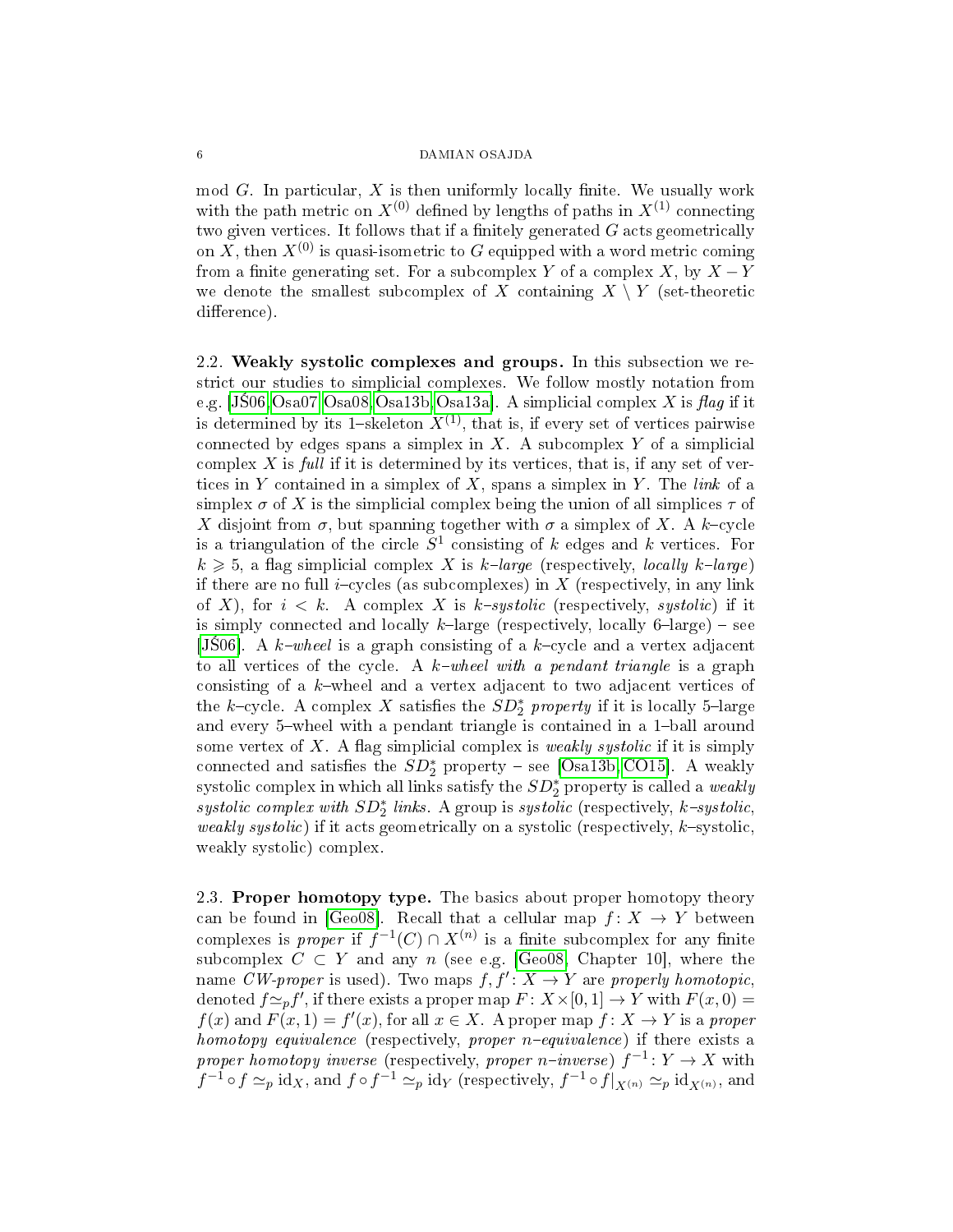$f \circ f^{-1}|_{Y^{(n)}} \simeq_p {\rm id}_{Y^{(n)}}$ . In such case we say that X and Y have the same proper homotopy type (respectively, proper  $n$ -type).

For  $n \geqslant 0$ , we say that the  $n^{th}$ -homotopy pro-group at infinity vanishes for X, denoted  $\pi_n^{\infty}(X) = 0$ , if the following holds. For every finite subcomplex  $M \subset X$  there exists a finite subcomplex  $M'$  containing M such that: For any map  $f: S^n \to X - M'$  of the *n*-sphere  $S^n$ , there exists its extension  $F: B^{n+1} \to X-M$ . If  $\pi_n^{\infty}(X) = 0$  does not hold, then we write  $\pi_n^{\infty}(X) \neq$ 0. The condition  $\pi_0^{\infty}(X) = 0$  means that X is *one-ended*, and  $\pi_0^{\infty}(X) =$  $\pi_1^{\infty}(X) = 0$  means *simple connectedness at infinity*. The next proposition shows that for a group acting in a nice way on a complex, vanishing of homotopy pro-groups at infinity does not depend on the complex. It is a version of [\[Osa07,](#page-18-7) Proposition 2.10] whose proof is analogous to the one in  $[Osa07]$ . (We may omit the requirement of 'rigidity' here, since an action induced on the subdivision of a regular CW complex is rigid.) Compare also [\[Geo08,](#page-18-16) Theorems  $17.2.3 \& 17.2.4$ ] and [OS15, Theorem 7.3], and proofs there.

<span id="page-6-1"></span>**Proposition 5.** Let X, Y be two n-connected proper G-complexes with  $(n+$ 1)-skeleta finite mod G. Then  $\pi_n^{\infty}(X) = 0$  iff  $\pi_n^{\infty}(Y) = 0$ .

Therefore, we say that  $\pi_n^{\infty}(G) = 0$  (respectively,  $\pi_n^{\infty}(G) \neq 0$ ) if  $\pi_n^{\infty}(X) =$ 0 (respectively,  $\pi_n^{\infty}(X) \neq 0$ ), for some (and hence, any) G-complex as in Proposition [5.](#page-6-1)

Similarly (cf. e.g.  $[O$15, Theorem 7.3]$ ), vanishing of the homotopy progroups at infinity is an invariant of the coarse equivalence, and hence of quasi-isometry. However, directly from the denition above it follows that this is also an invariant of the proper homotopy type. More precisely, if there is a proper  $(n+1)$ -equivalence  $f: X \to Y$ , then  $\pi_n^{\infty}(X) = 0$  iff  $\pi_n^{\infty}(Y) = 0$  $-$  cf. [\[Geo08,](#page-18-16) Chapter 17]. This invariance is crucial in our approach  $-$  see Subsection [3.2.](#page-8-2)

2.4. Group homology. In this subsection we present a strengthening of [\[Osa07,](#page-18-7) Proposition 2.9] concerning the cohomology of groups. The standard reference for the group homology is the book [\[Bro94\]](#page-17-6) (see also [\[Geo08,](#page-18-16)  $[\text{Hat}02]$ .

<span id="page-6-2"></span>**Proposition 6.** Let  $G$  be a group acting cocompactly and with finite stabilizers on a contractible finite-dimensional complex  $X$ . If  $G$  is not virtually free then there exists  $2 \leqslant n \leqslant \dim(X)$  such that  $H^n(G; \mathbb{Z}G) \neq 0$ .

Proof. As in the proof of [\[Osa07,](#page-18-7) Proposition 2.8] it follows that there exists a free ZG-module  $\widetilde{F}$  with  $H^n(G; \widetilde{F}) \neq 0$  or  $H^{n+1}(G; \widetilde{F}) \neq 0$ , where  $n :=$  $\text{cd}_{\mathbb{Q}}G \leq \dim(X)$ . As in the proof of [\[Osa07,](#page-18-7) Proposition 2.9] it follows then that  $H^n(G; \mathbb{Z}G) \neq 0$ . Since G is not virtually free, by [\[Dun79,](#page-17-7) Corollary 1.2] we obtain that  $n = \text{cd}_0 G \geqslant 2$ .

<span id="page-6-0"></span>2.5. Asymptotic hereditary asphericity (AHA). The notion of asymptotic hereditary asphericity  $(AHA)$  was introduced in [JS07]. We follow here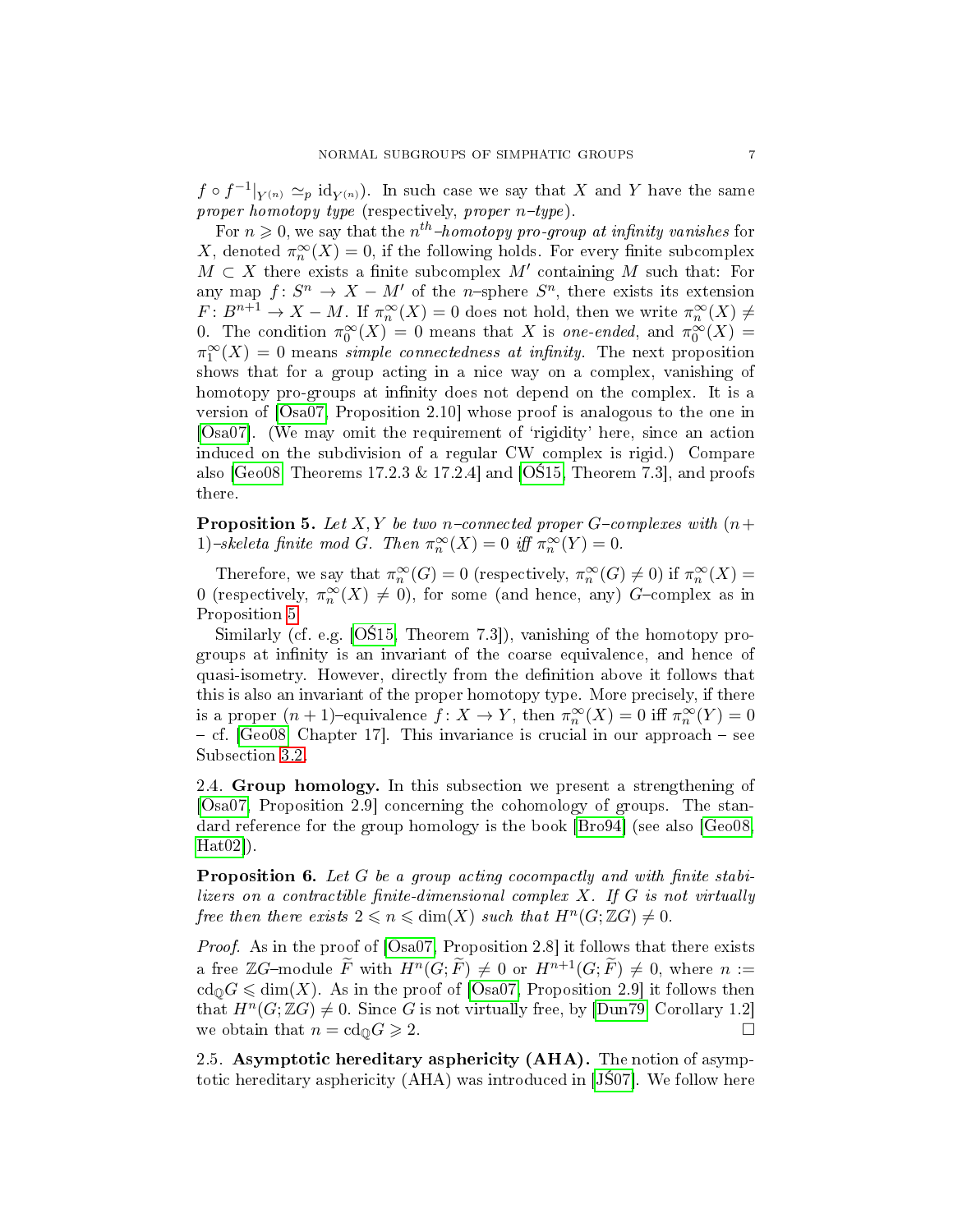mostly notations from [OS15]. Given an integer  $i \geq 0$ , for subsets  $C \subseteq D$ of a metric space  $(X, d)$  we say that C is  $(n; r, R)$ -aspherical in D if every simplicial map  $f: S \to P_r(C)$  (where  $P_r$  denotes the Rips complex with constant r), where S is a triangulation of the *n*-sphere  $S<sup>n</sup>$ , has a simplicial extension  $F: B \to P_R(D)$ , for some triangulation B of the  $(n+1)$ -ball  $B^{n+1}$ such that  $\partial B = S$ . A metric space X is asymptotically hereditarily aspherical, shortly AHA, if for every  $r > 0$  there exists  $R > 0$  such that every subset  $A \subseteq X$  is  $(n; r, R)$ -aspherical in itself, for every  $n \geq 2$ . A finitely generated group is AHA if it is AHA as a metric space for some (and hence any) word metric coming from a finite generating set. A subgroup of an AHA group is AHA [JS07, Corollary 3.4]. A finitely presented AHA group  $G$  has type  $F_{\infty}$  [OS15, Theorem C], and  $\pi_n^{\infty}(G) = 0$  for all  $n \geq 2$  [OS15, Theorem D]. If moreover, the virtual cohomological dimension of  $G$  is finite, or if  $G$  acts geometrically on a contractible complex of finite dimension, then  $\pi_1^{\infty}(G) \neq 0$  $[O$15, Theorem 7.7]$ .

For examples of AHA groups see the next subsection.

<span id="page-7-0"></span>2.6. SimpHAtic groups. In this subsection we introduce the notions of SimpHAtic complexes and SimpHAtic groups.

**Definition 1.** A flag simplicial complex is *simplicially hereditarily aspheri*cal, shortly SimpHAtic, if every full subcomplex is aspherical.

A group acting geometrically on a simply connected SimpHAtic complex is called SimpHAtic.

Let us note few simple facts about SimpHAtic groups:

- (1) A simply connected SimpHAtic complex is contractible, by White-head's theorem (see e.g. [\[Hat02,](#page-18-17) Theorem 4.5] or [\[Geo08,](#page-18-16) Proposition 4.1.4]).
- (2) SimpHAtic complexes and groups are AHA, by  $[OS15, Corollary 3.6]$ . It follows, that for a one-ended SimpHAtic group  $G, \pi_1^{\infty}(G) \neq 0$ [OS<sup>15</sup>, Theorem 7.7], and  $\pi_n^{\infty}(G) = 0$  [OS<sup>15</sup>, Corollary 7.6], for  $n \geqslant 2$ .
- (3) Weakly systolic complexes with  $SD_2^*$  links are SimpHAtic by [\[Osa13b,](#page-18-9) Proposition 8.2]. In particular, systolic complexes are SimpHAtic, and systolic groups are SimpHAtic (see [JS06]).
- (4) There are SimpHAtic groups that are not weakly systolic  $-e.g.$  some Baumslag-Solitar groups. For other examples of SimpHAtic groups see e.g.  $[OS15]$ .
- (5) Full subcomplexes and covers of SimpHAtic complexes are again SimpHAtic. Therefore, by a theorem of Hanlon-Martínez-Pedroza [\[HMP14,](#page-18-15) Theorem 1.1], finitely presented subgroups of SimpHAtic groups are again SimpHAtic.

We cannot resist to formulate here the famous Whitehead's asphericity question in the following way:

Whitehead's Problem. Are all aspherical  $2$ -complexes  $SimpHAtic$ ?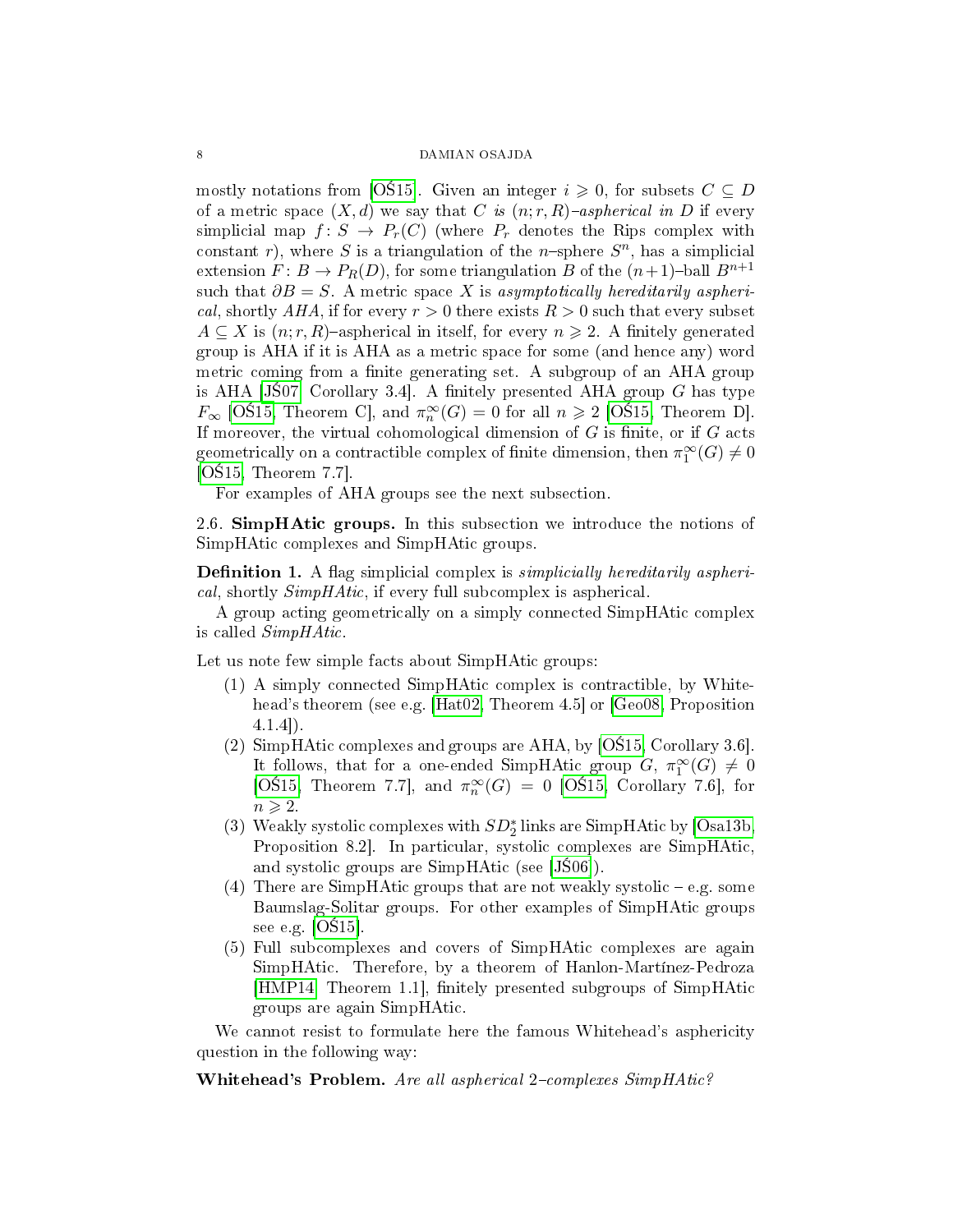## 3. Proof of Theorem [2](#page-2-0)

<span id="page-8-0"></span>In this section we present the proof of Theorem [2](#page-2-0) from the Introduction. Recall that  $K \rightarrow G \rightarrow Q$  is an exact sequence of infinite groups. Since K, G have type  $F_{\infty}$ , the image Q has type  $F_{\infty}$  as well – see e.g. [\[Geo08,](#page-18-16) Theorem 7.2.21]. Since  $K, Q$  are infinite, we have that G has one end, that is,  $\pi_0^{\infty}(G)$  =  $0$  – see e.g. [\[Geo08,](#page-18-16) Corollary 16.8.5]. By the result of Houghton [\[Hou77\]](#page-18-18) and Jackson [\[Jac82\]](#page-18-19) (see also [\[Geo08,](#page-18-16) Corollary 16.8.5]), from the fact that  $\pi_1^{\infty}(G) \neq 0$  we conclude that neither K nor Q has one end, that is  $\pi_0^{\infty}(K) \neq$  $0 \neq \pi_0^{\infty}(Q)$ . For the rest of the proof we focus on the case (1), that is we assume that  $K$  is not virtually free and acts geometrically on a finitedimensional contractible complex. The proof in the other case  $-$  under the assumptions on  $Q$  – is essentially the same (just exchanging the roles of K and  $Q$ ).

<span id="page-8-1"></span>3.1. Decomposing K and Q. Since the kernel K has more than one end, by the result of Stallings [\[Sta71\]](#page-19-6), it decomposes into a free product with amalgamation over a finite group, or as an HNN extension over a finite group. If the factors are not one-ended we may repeat decomposing further. A theorem of Dunwoody [\[Dun85\]](#page-18-20) says that finitely presented groups are accessible, that is, such a procedure ends after finitely many steps. As a result, by the classical Bass-Serre theory (see e.g. [\[Geo08,](#page-18-16) Chapter 6.2]), the group K is the fundamental group of a finite graph of groups  $\mathcal K$  with vertex groups having at most one end, and finite edge groups. Let  ${K_i}$  be the collection of the vertex groups, and let  $\{L_j\}$  be the set of edge groups of K. We may assume that  $K_i$  are nontrivial. Since K is not virtually free, by Proposition [6,](#page-6-2) we have that  $H^{n'}(K; \mathbb{Z}K) \neq 0$  for some  $n' \geq 2$ . Therefore, by [\[Geo08,](#page-18-16) Theorem 13.3.3], it follows that among the groups  $\{K_i\}$ , there is a one-ended one, say  $K_1$ , with  $H^{n'}(K_1; \mathbb{Z}K_1) \neq 0$ . By [\[Geo08,](#page-18-16) Theorem 17.3.5] we have that  $H^{n'+1}(K_1 \times \mathbb{Z}; \mathbb{Z}(K_1 \times \mathbb{Z})) \neq 0$ . By the aforementioned result of Houghton and Jackson,  $\pi_1^{\infty}(K_1 \times \mathbb{Z}) = 0 = \pi_0^{\infty}(K_1 \times \mathbb{Z})$ . Therefore, by the Proper Hurewicz Theorem (cf. e.g. [\[Geo08,](#page-18-16) Theorem 17.1.6]), it follows that there exists  $n \geq 2$  such that  $\pi_n^{\infty}(K_1 \times \mathbb{Z}) \neq 0$  (compare the proof of [\[Osa07,](#page-18-7) Theorem 3.2]).

<span id="page-8-2"></span>3.2. Classifying spaces for K and Q. Since K has type  $F_{\infty}$ , all the factors  $K_i$  have also type  $F_{\infty}$ . For all i, let  $Y'_i$  be a contractible free  $K_i$ complex with every skeleton finite mod  $K_i$ . By a general technique (see e.g. [\[Geo08,](#page-18-16) Chapter 6.2], and [\[Hat02,](#page-18-17) Chapter 1.B]) one may combine copies of  $Y'_i$  to obtain a tree of complexes  $Y'$  being a contractible proper K-complex with each skeleton finite mod  $K$ . Furthermore, by modifying slightly each  $Y'_i$ resulting in new complexes  $Y_i$  (by e.g. coning-off  $L_i$ -invariant subcomplexes), we obtain a contractible proper  $K$ -complex Y with every skeleton finite mod K and satisfying the following properties:

(1) Y is a union of copies of  $Y_i$ ;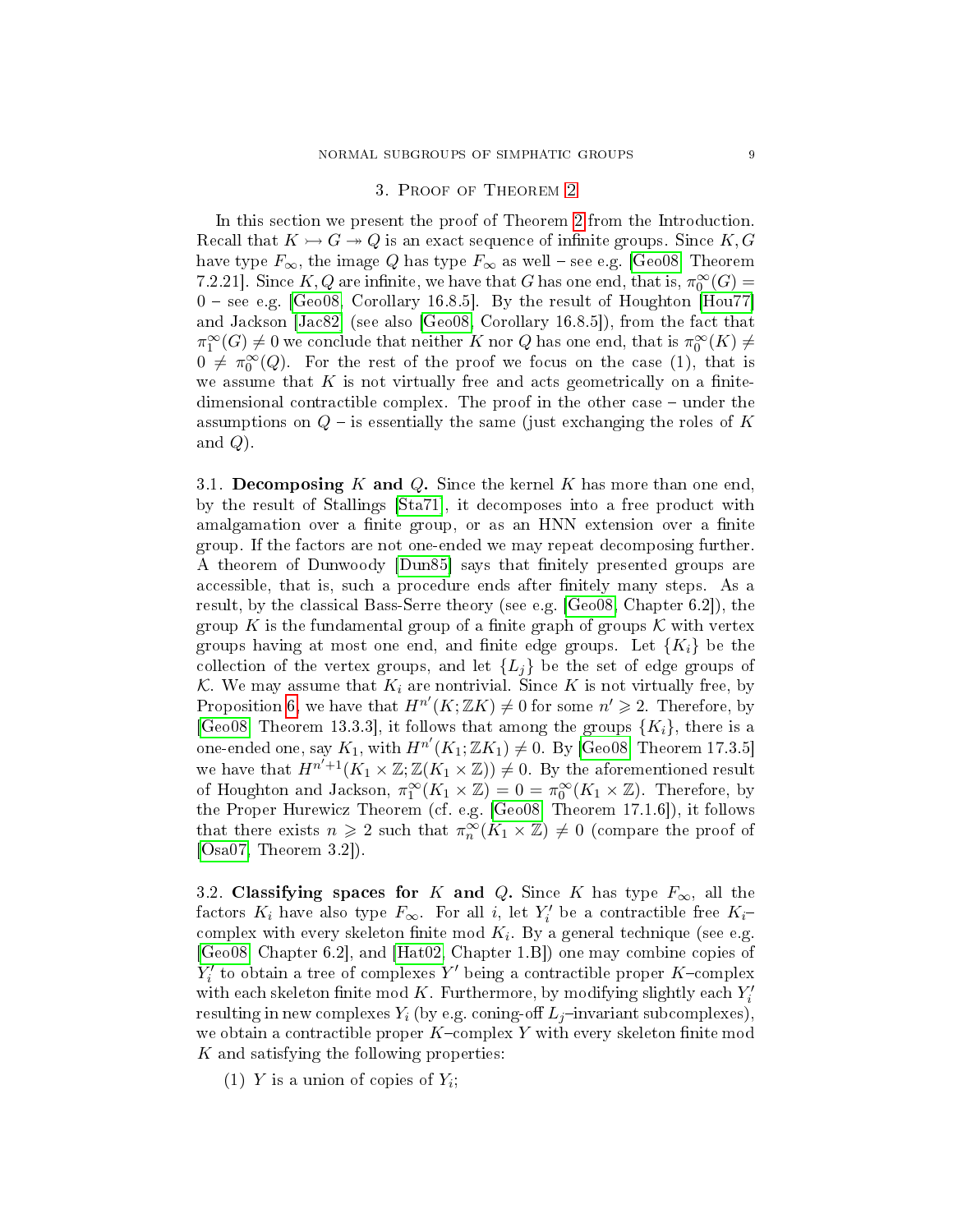- (2) any two such copies intersect in at most one vertex, and every vertex belongs to at most two such copies;
- (3) every  $Y_i$  is a contractible proper  $K_i$ -complex with every skeleton finite mod  $K_i$ .

Observe that, by our choice, the complex  $Y_1$  has one end.

Similarly, we construct a contractible proper  $Q$ -complex  $Z$  with each skeleton finite mod  $Q$ . We distinguish two cases, which will be treated separately in the two following subsections:

Case A: Q has infinitely many ends. In this case the complex  $Z$  may be chosen to be a union of infinite contractible complexes  $\{Z_i\}$  (we do not require that they correspond to the Bass-Serre decomposition of  $Q$ ), such that any two such complexes intersect in at most one vertex, and every vertex belongs to at most two such complexes. We require here that there are at least two such complexes  $Z_1, Z_2$ . For example, if Q is virtually free then  $Z$  can be a tree consisting of  $Z_i$  being lines. If  $Q$  is not virtually free then  $Z_1$  may be taken to be a complex corresponding to a one-ended factor of  $Q$  (but we do not require further that  $Z_1$  is one-ended).

Case B: Q has two ends. In this case  $Q$  is virtually cyclic, and the complex Z is taken to be a complex homeomorphic to the line R.

Since Y and Z have skeleta finite mod K and Q, and since G has type  $F_{\infty}$ , there is a contractible proper  $G$ -complex X with the following properties (see e.g.  $\text{[Geo}8, \text{Proposition 17.3.4]}$ : Each skeleton of X is finite mod G, and there is a proper homotopy equivalence between  $X$  and  $Y \times Z$ . Therefore, to prove the theorem, it is enough to show that  $\pi_n^{\infty}(Y \times Z) \neq 0$ . By the proper  $(n+1)$ -equivalence, it implies  $\pi_n^{\infty}(X) \neq 0$  and hence, by Proposition [5,](#page-6-1)  $\pi^{\infty}_n(G) \neq 0.$ 

In the following two subsections we prove that  $\pi_n^{\infty}(Y \times Z) \neq 0$  separately for two Cases: A and B. To do this we need to find subcomplexes  $M \subset Y$ and  $N \subset Z$  with finite  $(n + 1)$ -skeleta, and having the following property: For any  $C \subset Y \times Z$  with finite  $(n + 1)$ -skeleton and containing  $M \times N$ , there is a map  $S^n \to Y \times Z - C$  that is not homotopically trivial within  $Y \times Z - M \times N$ .

<span id="page-9-0"></span>3.3. Case A: Q has infinitely many ends. Pick a copy of  $Y_1$  in Y (denoted further simply  $Y_1$ ), and a subcomplex  $Z_1$  of  $Z$ . Since  $\pi_n^{\infty}(K_1 \times \mathbb{Z}) \neq 0$ , by Proposition [5,](#page-6-1)  $\pi_n^{\infty}(Y_1 \times \mathbb{R}) \neq 0$  – the space  $Y_1 \times \mathbb{R}$  (with the product structure of a complex) is a proper  $(K_1 \times \mathbb{Z})$ -complex with skeleta finite mod  $K_1 \times \mathbb{Z}$ . Therefore, there exists a subcomplex  $M \subset Y_1$  with finite  $(n + 1)$ -skeleton and such that the following holds: There is a compact interval  $I = [c, d] \subset \mathbb{R}$  such that for every  $M' \subset Y_1$  with finite  $(n+1)$ -skeleton and containing M, and for every compact interval  $I' \subset \mathbb{R}$  containing I, there exists a singular sphere  $S^n \to Y_1 \times \mathbb{R} - M' \times I'$  not homotopically trivial within  $Y_1 \times \mathbb{R} - M \times I$ . Furthermore, we choose a subcomplex N of  $Z_1$ with finite  $(n + 1)$ -skeleton, containing the vertex  $b_1$  being the intersection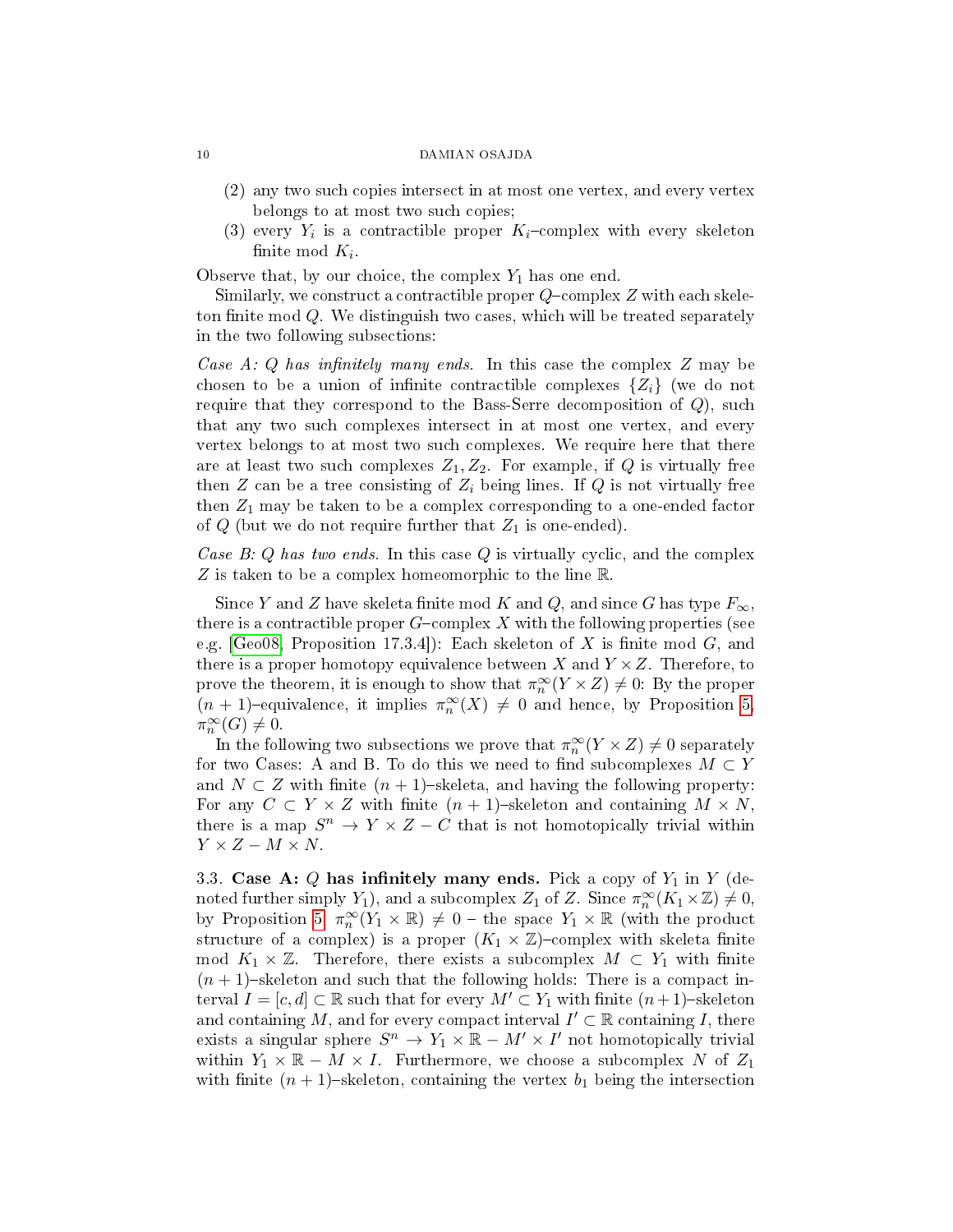of  $Z_1$  and  $Z_2$ , and all cells in  $Z_1$  containing  $b_1$ . This implies, in particular, that  $b_1 \notin Z_1 - N$  but  $b_1 \in Z - N$  (because there are cells in  $Z_2$  containing properly  $b_1$ ).

We claim that M, N are as required above. To show this, let  $C \subset Y \times Z$ be a subcomplex with finite  $(n+1)$ -skeleton and containing  $M \times N$ . In the rest of the subsection we construct a singular sphere  $\varphi: S^n \to Y \times Z - C$ not homotopically trivial within  $Y \times Z - M \times N$ .

Choose  $M'' \subset Y$  and  $N'' \subset Z$  with finite  $(n + 1)$ -skeleta such that  $C \subset$  $M'' \times N''$ . Let  $M' = M'' \cap Y_1$ . Choose a simplicial path  $l: I' = [c', d'] \rightarrow$  $Z_1 \cup Z_2$  (with the interval  $[c', d']$  equipped with a simplicial structure with integral vertices) with the following properties:

- $c' < c$  and  $d < d'$ , that is,  $I' = [c', d']$  contains the interval  $I = [c, d]$ defined above;
- $l(c) = b_1$ , and  $l(c')$ ,  $l(d') \in Z N''$ ;
- $l([c', c]) \subset Z_2$ ,  $l([c, d]) \subset Z_1$ ,  $l([d, d']) \subset Z_1 N$ .

Let  $f: Y_1 \times \mathbb{R} - M \times I \rightarrow Y \times Z$  be a cellular map defined as follows:

- $f(y,t) = (y, l(c'))$ , for  $t < c'$ ;
- $f(y,t) = (y, l(t)),$  for  $t \in [c', d']$ ;
- $f(y,t) = (y, l(d'))$ , for  $t > d'$ .

Observe that the image of f is contained in  $Y \times Z - M \times N$ , and that  $f(Y_1 \times \mathbb{R} - M' \times I') \subset Y \times Z - M'' \times N''$ . Let  $\overline{\varphi} \colon S^n \to Y_1 \times \mathbb{R} - M' \times I'$  be a singular sphere not homotopically trivial within  $Y_1 \times \mathbb{R} - M \times I$ . In the rest of the subsection we show that the singular sphere  $\varphi = f \circ \overline{\varphi} : S^n \to Y \times Z - C$ is not homotopically trivial within  $Y \times Z - M \times N$ . This requires a detailed analysis of the topology of the latter space.

The  $(n + 1)$ -skeleton of Y (respectively, Z) is locally finite. Therefore, by our construction of Y (respectively, Z), the set  $A := Y_1 \cap (Y - Y_1)$ (respectively,  $B := Z_1 \cap (Z - Z_1)$ ) is a discrete set of vertices. Since the  $(n+1)$ -skeleton of M (respectively, N) is finite, the set  $A \cap M$  (respectively,  $B \cap N$ ) is an empty or finite set  $\{a_1, a_2, \ldots, a_m\}$  (respectively, finite set  $\{b_1, b_2, \ldots, b_s\}$ . For  $a \in A$  (respectively,  $b \in B$ ) let  $A_a$  (respectively,  $B_b$ ) denote the closure in Y (respectively, in  $Z$ ) of the connected component of  $Y \setminus \{a\}$  (respectively,  $Z \setminus \{b\}$ ), not containing  $Y_1$  (respectively,  $Z_1$ ). Observe that such closure is the union of the component and  $\{a\}$  (respectively,  $\{b\}$ )  $-$  see Figure [1](#page-11-0) (left).

Since  $A_a$  (respectively,  $B_b$ ) is contractible, for  $a \notin M$  (respectively,  $b \notin N$ ) we may contract  $A_a$  to a (respectively,  $B_b$  to b) not changing the homotopy type of  $Y \times Z - M \times N$ . Therefore, let Y' (respectively, Z') denote Y (respectively, Z) with  $A_a$  (respectively,  $B_b$ ) contracted to a (respectively b), for all  $a \notin M$  (respectively,  $b \notin N$ ) – see Figure [1](#page-11-0) (right). We have:

<span id="page-10-0"></span>(1) 
$$
Y' = Y_1 \cup (A_{a_1} \sqcup A_{a_2} \sqcup ... \sqcup A_{a_m})
$$

$$
Z' = Z_1 \cup (B_{b_1} \sqcup B_{b_2} \sqcup ... \sqcup B_{b_s}),
$$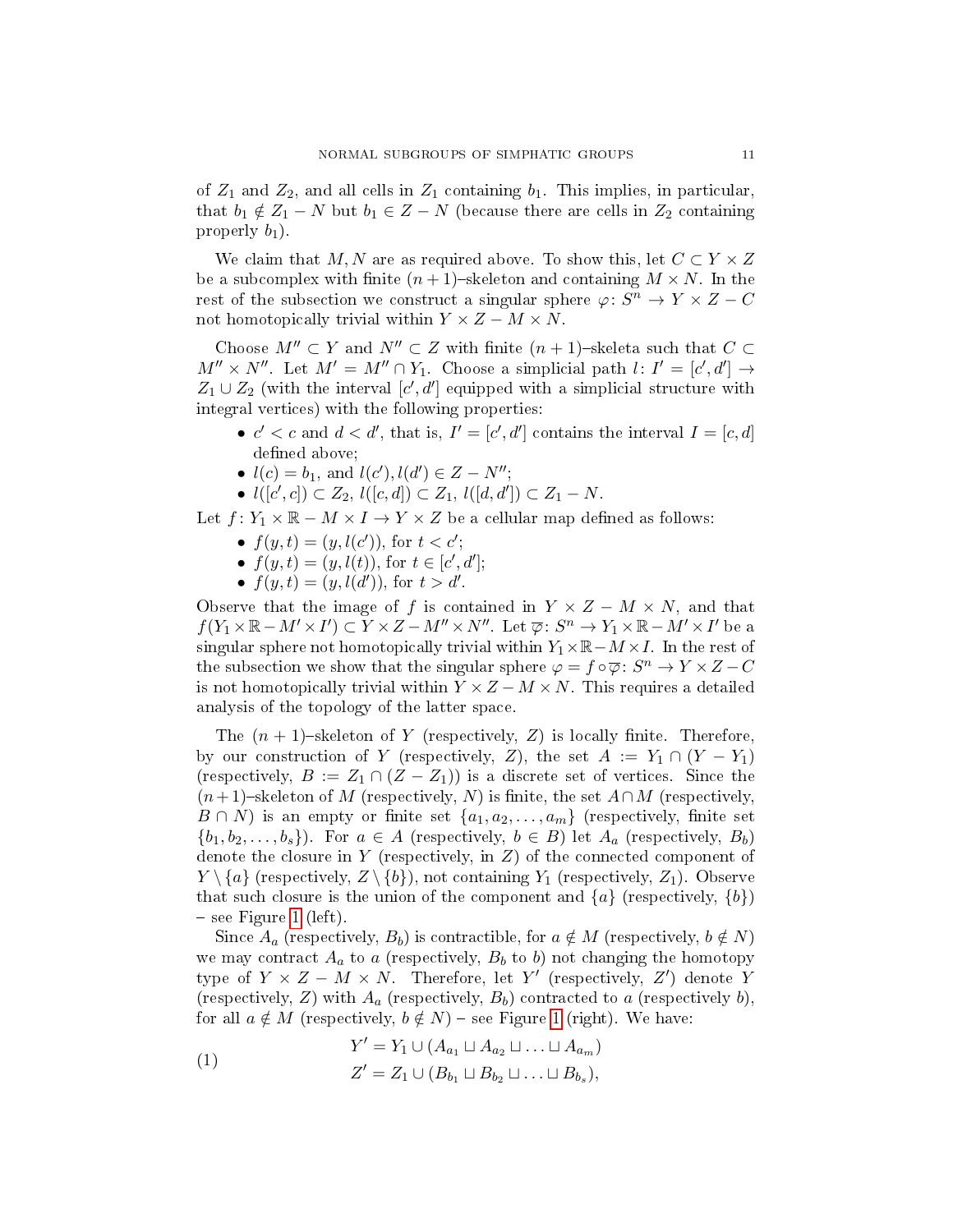

<span id="page-11-0"></span>FIGURE 1. From  $Y \times Z - M \times N$  to  $Y' \times Z' - M \times N$ .

and a homotopy equivalence

(2) 
$$
h_1: Y \times Z - M \times N \to Y' \times Z' - M \times N.
$$

Furthermore, by formula [\(1\)](#page-10-0), and since  $M \subset Y_1$  (respectively,  $N \subset Z_1$ ) and  ${a_1, a_2, \ldots, a_m} \subset M$  (respectively,  ${b_1, b_2, \ldots, b_s} \subset N$ ), we have

$$
Y' \times Z' - M \times N = (Y_1 \times Z_1 - M \times N) \cup
$$
  
\n
$$
\cup Y_1 \times (B_{b_1} \sqcup ... \sqcup B_{b_s}) \cup
$$
  
\n
$$
\cup (A_{a_1} \sqcup ... \sqcup A_{a_m}) \times Z_1 \cup
$$
  
\n
$$
\cup (A_{a_1} \sqcup ... \sqcup A_{a_m}) \times (B_{b_1} \sqcup ... \sqcup B_{b_s}),
$$

where  $Y_1 \times Z_1 - M \times N$  and  $Y_1 \times (B_{b_1} \sqcup \ldots \sqcup B_{b_s})$  intersect along  $(Y_1 - M) \times$  $({b_1} \sqcup \ldots \sqcup {b_s}),$  etc.

Again, we may contract subcomplexes of the type  $Y_1 \times B_{b_j}$  to  $Y_1 \times \{b_j\}$ ,  $A_{a_i}\times Z_1$  to  $\{a_i\}\times Z_1$ , and  $A_{a_i}\times B_{b_j}$  to  $\{a_i\}\times \{b_j\}$ , obtaining the following homotopy equivalence - see Figure [2.](#page-12-1)

$$
h_2: Y \times Z - M \times N \to (Y_1 \times Z_1 - M \times N) \cup
$$
  
\n
$$
\cup Y_1 \times (\{b_1\} \sqcup \ldots \sqcup \{b_s\}) \cup
$$
  
\n
$$
\cup (\{a_1\} \sqcup \ldots \sqcup \{a_m\}) \times Z_1 \cup
$$
  
\n
$$
\cup (\{a_1\} \sqcup \ldots \sqcup \{a_m\}) \times (\{b_1\} \sqcup \ldots \sqcup \{b_s\}),
$$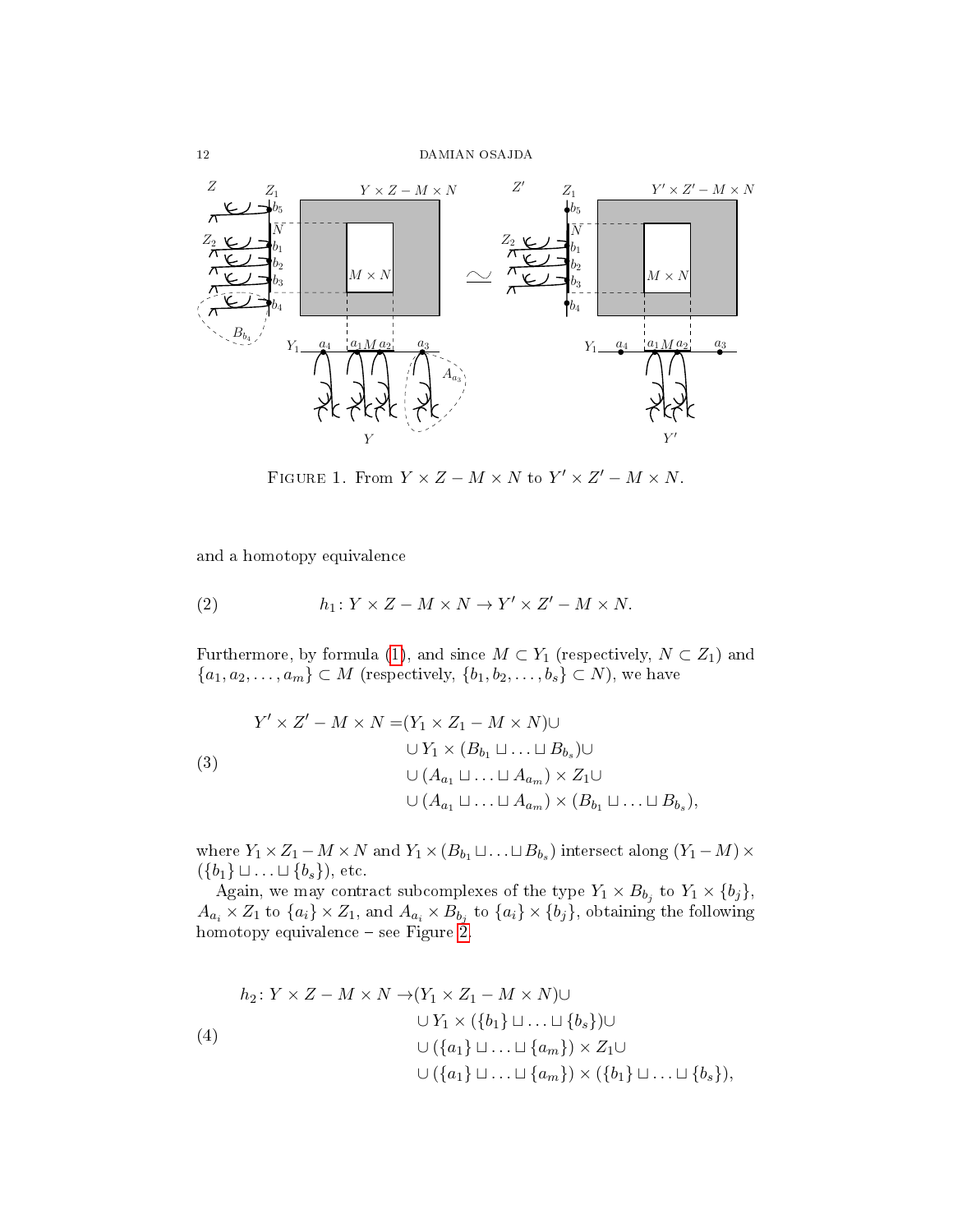where (see Figure [2\)](#page-12-1):

(5)  
\n
$$
(Y_1 \times Z_1 - M \times N) \cap [Y_1 \times (\{b_1\} \sqcup ... \sqcup \{b_s\})] =
$$
\n
$$
= (Y_1 - M) \times (\{b_1\} \sqcup ... \sqcup \{b_s\}),
$$
\n
$$
(Y_1 \times Z_1 - M \times N) \cap [(\{a_1\} \sqcup ... \sqcup \{a_m\}) \times Z_1] =
$$
\n
$$
= (\{a_1\} \sqcup ... \sqcup \{a_m\}) \times (Z_1 - N),
$$
\n
$$
and (\{a_i\} \times Z_1) \cap (Y_1 \times \{b_j\}) = \{a_i\} \times \{b_j\}.
$$



<span id="page-12-1"></span>FIGURE 2. Homotopy type of  $Y' \times Z' - M \times N$ . (Only  $a_1$ ) and  $b_1$  showed among  $a_i$ 's and  $b_j$ 's.)

Observe that the composition  $h_2 \circ f$  have the following properties:

- $h_2 \circ f(Y_1 \times \mathbb{R} M \times I) \subset (Y_1 \times Z_1 M \times N) \cup (Y_1 \times \{b_1\});$
- $h_2 \circ f(y, t) = (y, b_1)$ , for  $t \leq c$ .

Since  $Y_1$  is contractible, the restriction of the map  $h_2 \circ f$  to the set  $(Y_1 M \times [c, d] \cup (Y_1 \times [d, +\infty])$  is homotopic to a constant map (by, basically, "sliding" along the path l to  $l(d)$  and then contracting  $h_2 \circ f(Y_1 \times [d, +\infty]))$ . Since  $Y_1, Z_1$  are contractible, therefore (see e.g. [\[Geo08,](#page-18-16) Theorem 4.1.8]), there is a homotopy equivalence  $h_3: Y \times Z - M \times N \to \hat{Y}_1 \vee U$ , where  $\hat{Y}_1 =$  $\Sigma(Y_1 - M)$  is the suspension, and such that  $h_3 \circ f$  is a homotopy equivalence between  $Y_1 \times \mathbb{R} - M \times I$  and  $\widehat{Y}_1$ . The singular sphere  $h_3 \circ \varphi \colon S^n \to \widehat{Y}_1$ is then homotopically nontrivial, hence it is homotopically nontrivial as the map  $S^n \to \widehat{Y}_1 \vee U$ . It follows that  $\varphi \colon S^n \to Y \times Z - M \times N$  is homotopically nontrivial. This finishes the proof in the case of  $Q$  with infinitely many ends.

<span id="page-12-0"></span>3.4. Case B:  $Q$  has two ends. The idea in the case of virtually cyclic  $Q$  is basically the same as before: We construct a homotopically nontrivial sphere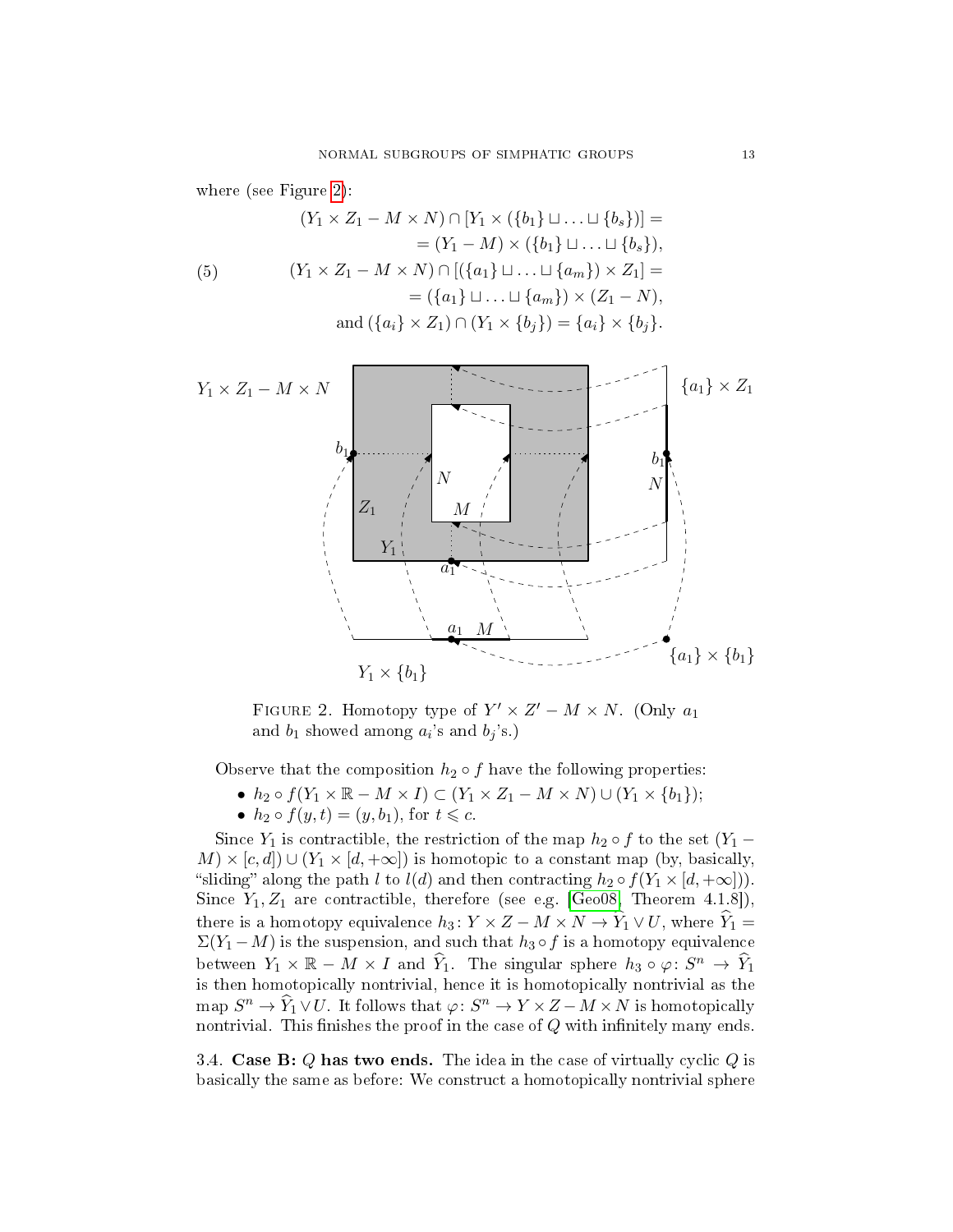at infinity in  $Y_1 \times Z$  and then show that this sphere is essential at infinity in  $Y \times Z$ . Below we present the details.

Recall that we are looking for subcomplexes  $M, N$  as described at the end of Subsection [3.2,](#page-8-2) and that Z is homeomorphic to R now. Since  $\pi_n^{\infty}(Y_1\times Z)\neq$ 0, there exists a subcomplex  $M \subset Y_1$  with finite  $(n + 1)$ -skeleton and a compact interval  $I \subset \mathbb{R}$  such that for every compact  $M' \times I' \subset Y_1 \times Z$  with finite  $(n + 1)$ -skeleton and containing  $M \times I$ , there exists a singular sphere  $S^n \to Y_1 \times Z - M' \times I'$  not homotopically trivial within  $Y_1 \times Z - M \times I$ . In what follows we show that M and  $N = I$  are as required. Let  $C \subset Y \times Z$ be a subcomplex with finite  $(n + 1)$ -skeleton and containing  $M \times N$ . Let  $M'' \subset Y$  and  $N' \subset Z$  be subcomplexes with finite  $(n + 1)$ -skeleta such that  $C \subset M'' \times N'$ , and let  $\varphi \colon S^n \to Y_1 \times Z - (M'' \cap Y_1) \times N'$  be a singular sphere not homotopically trivial within  $Y_1 \times Z - M \times N$ . We show now that  $\varphi$  is not homotopically trivial within  $Y \times Z - M \times N$ . Proceeding similarly as in the previous subsection we obtain a homotopy equivalence  $h: Y \times Z - M \times N \rightarrow$  $(Y_1 \times Z - M \times N) \vee U$ , such that  $h|_{Y_1 \times Z - M \times N} = id_{Y_1 \times Z - M \times N}$ . It follows that  $h \circ \varphi \colon S^n \to (Y_1 \times Z - M \times N) \vee U$  is homotopically nontrivial, and hence  $\varphi$  is homotopically nontrivial within  $Y \times Z - M \times N$ . This finishes the proof in the case of virtually cyclic  $Q$  and thus completes the proof of the case (1) of Theorem [2.](#page-2-0)

#### 4. Proof of Theorem [1](#page-1-2)

<span id="page-13-0"></span>In this section we prove Theorem [1](#page-1-2) and Corollary [1](#page-1-4) from the Introduction.

*Proof of Theorem [1:](#page-1-2)* Assume that a finitely presented normal subgroup  $K$  is neither finite nor of finite index. Then we have an exact sequence  $K \rightarrow G \rightarrow$  $Q$  of infinite groups. A simply connected SimpHAtic complex  $X$  on which G acts geometrically is AHA by [OS15, Corollary 3.6]. Thus  $\pi_n^{\infty}(G) = 0$ , for all  $n \geq 2$ , by [OS15, Theorem 7.5]. Since X is also finite-dimensional and contractible (by Whitehead's theorem), by  $[O$15, Theorem 7.7]$ , we have that G has type  $F_{\infty}$  and  $\pi_1^{\infty}(G) \neq 0$ . Note that a full subcomplex or a covering of a SimpHAtic complex is again SimpHAtic. Therefore, by a theorem of Hanlon-Martínez-Pedroza [\[HMP14,](#page-18-15) Theorem 1.1], the group  $K$ acts geometrically on a simply connected SimpHAtic complex. By the case (1) of Theorem [2,](#page-2-0) it follows that K is virtually free.  $\Box$ 

Proof of Corollary [1:](#page-1-4) It is clear that a subcomplex of a nonpositively curved (that is, locally  $CAT(0)$ ) 2-complex is itself nonpositively curved and twodimensional, and hence aspherical. Therefore, there exists a subdivision of such complex which is a simplicial complex, hence SimpHAtic. The SimpHAtic property for weakly systolic complexes with  $SD_2^*$  links follows from [\[Osa13b,](#page-18-9) Proposition 8.2]. In particular, systolic complexes are SimpHAtic (see also  $[J506]$ ). Graphical small cancellation complexes are (up to some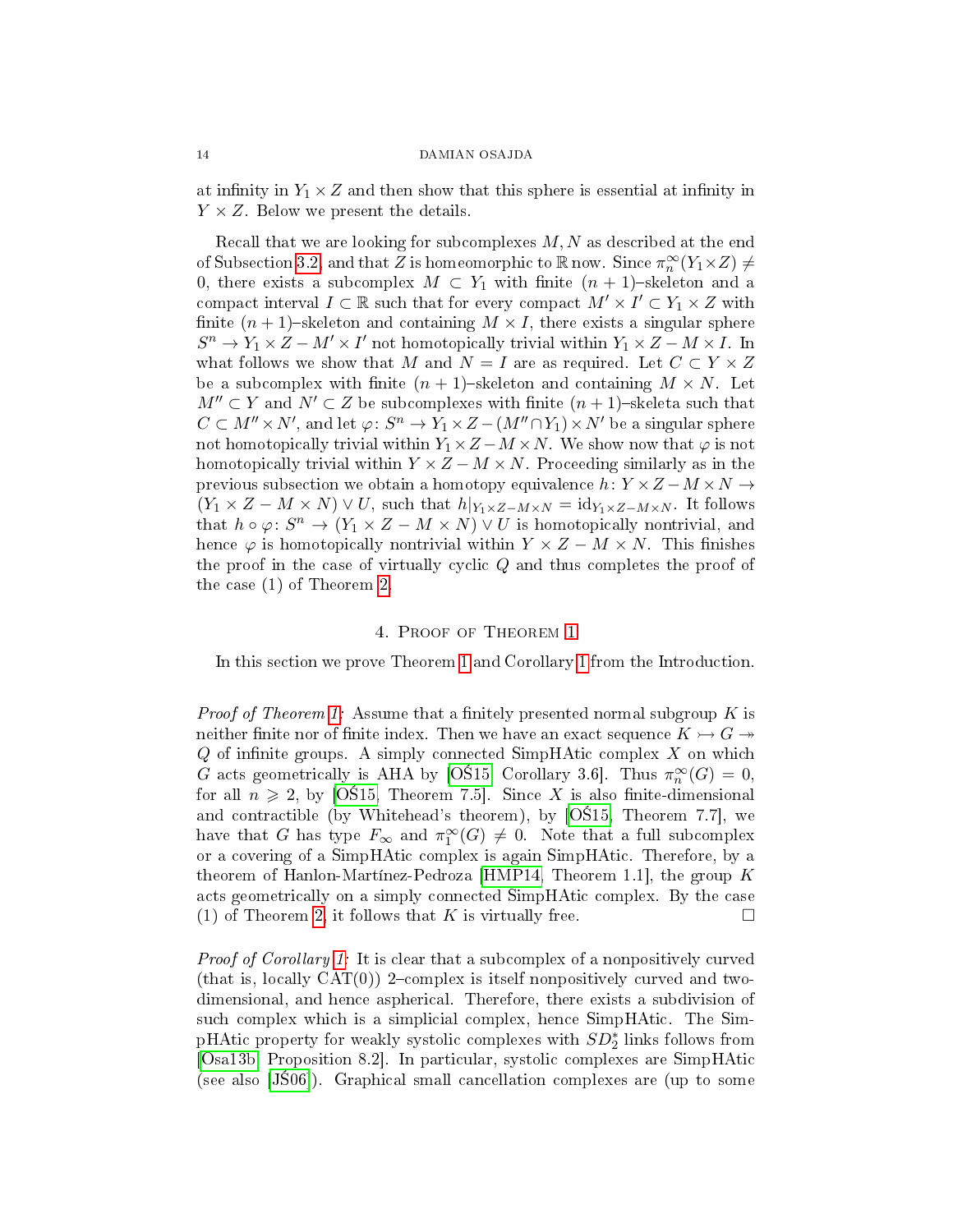simplicial subdivision) obviously SimpHAtic  $-$  see e.g. [OS15, Example 4.4]. Therefore, Corollary [1](#page-1-4) follows directly from Theorem [1.](#page-1-2)

For other examples of SimpHAtic complexes extending the list in Corollary [1](#page-1-4) (that is, to which Theorem [1](#page-1-2) applies) see e.g. [\[HMP14,](#page-18-15) Section 1.1] and [OS15, Section 4].

## 5. Proofs of Corollaries [2,](#page-2-2) [3](#page-2-1) and [4](#page-2-3)

<span id="page-14-1"></span>*Proof of Corollary [2:](#page-2-2)* Assume that K is neither finite nor of finite index. We proceed as in the proof of Theorem [1.](#page-1-2) A finitely generated subgroup of an AHA group is AHA itself [JS07, Corollary 3.4], thus  $K$  is AHA. Further-more, K has finite virtual cohomological dimension (see e.g. [\[Bro94,](#page-17-6) Chapter VIII.11]). By [OS15, Corollary 7.6],  $\pi_n^{\infty}(G) = 0$ , for all  $n \geq 2$ , and by [OS15, Theorem 7.7],  $\pi_1^{\infty}(G) \neq 0$ . Therefore K is virtually free, by Theo- $r = 2.$  $r = 2.$ 

*Proof of Corollary [3:](#page-2-1)* The kernel K is virtually free by Corollary [2.](#page-2-2) Note that virtually cyclic subgroups of hyperbolic groups are quasiconvex  $-$  see [\[Gro87,](#page-18-21) Theorem 8.1.D] and [\[ABC](#page-17-8)+91, Proposition 3.2]. Furthermore, it is shown in  $[ABC^+91]$  $[ABC^+91]$  that a normal quasiconvex subgroup of a hyperbolic group is either finite or of finite index. Therefore, a virtually cyclic normal subgroup of a hyperbolic group is either finite or of finite index. It follows that  $K$  is virtually non-abelian free.

By Mos96, Theorem A, the quotient Q is Gromov hyperbolic. Hence,  $Q$ acts geometrically on a finite-dimensional contractible complex  $-$  some Rips complex of  $Q$ . Therefore, by the case  $(2)$  of Theorem [2,](#page-2-0) the quotient  $Q$  is virtually free.

Proof of Corollary [4:](#page-2-3) The proof is nearly the same as the one of Corollary [3.](#page-2-1) The only point is that instead of the finiteness of the virtual cohomological dimension we use the fact that  $K$ , being SimpHAtic, acts geometrically on a contractible finite-dimensional complex.  $\Box$ 

## 6. Proofs of Theorems [3&](#page-3-0) [4](#page-3-1)

<span id="page-14-0"></span>*Proof of Theorem [3.](#page-3-0)* Let  $H < \text{Aut}(X)$  be a nonuniform lattice in X. With the right normalization of the Haar measure  $\mu$ , due to Serre [\[Ser71\]](#page-19-3), there is a formula for the covolume of  $H < G$ :

$$
\mu(H\backslash G)=\sum_{v\in Y}\frac{1}{|G_v|}
$$

where  $|G_v|$  denotes the order of the stabilizer of v, and the sum is taken over vertices in a fundamental domain Y for the  $G$ -action on X. Since  $H$  is nonuniform, the sum on the right is infinite. Since  $\mu(H\backslash G)<\infty$  we have that there is no upper bound on the orders of stabilizers  $G_v$ , hence there is no bound on the orders of finite subgroups in  $H$ . Suppose, by contradiction, that H is finitely presented. Since H is discrete, stabilizers of its action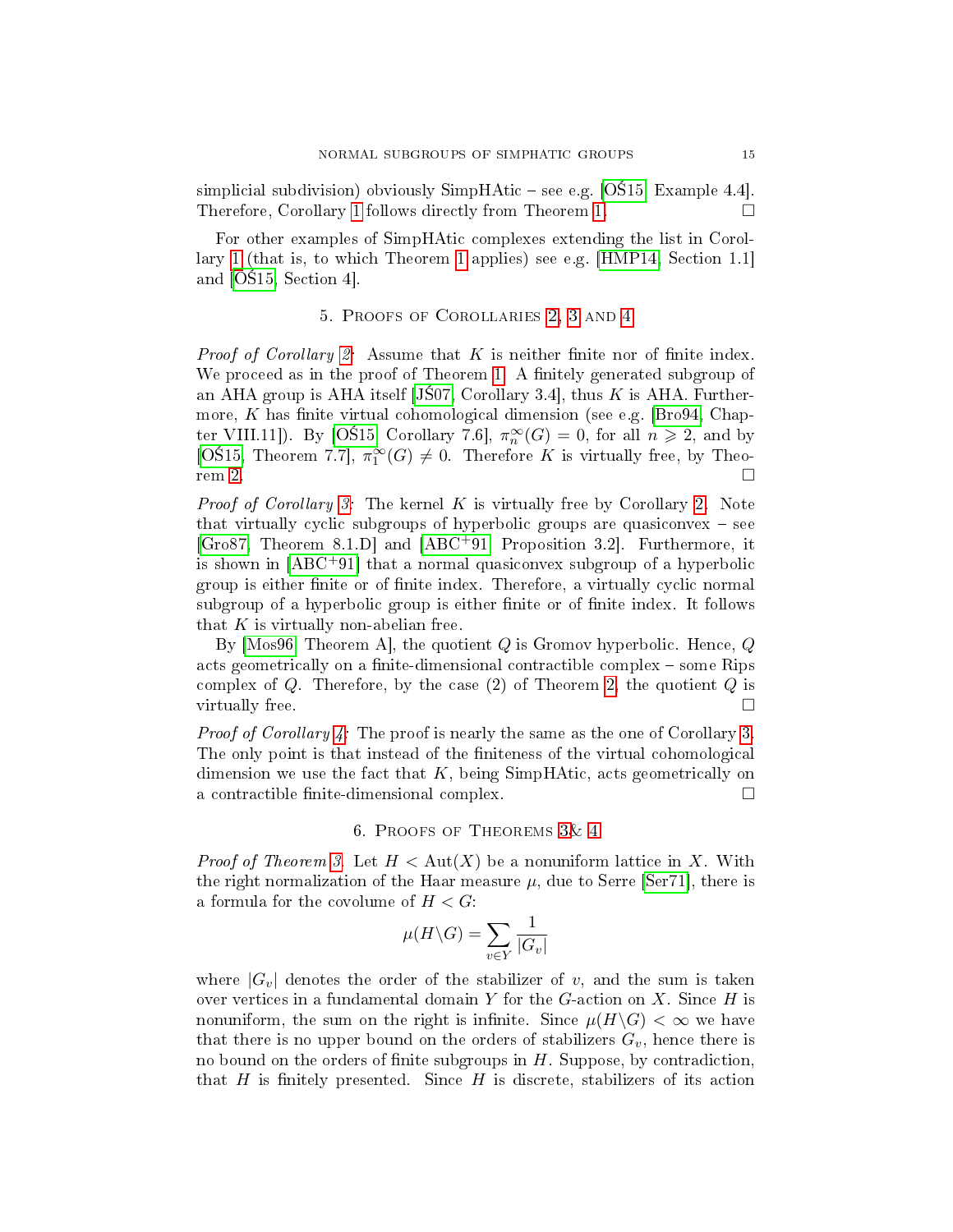on X are finite. Hence, by [OS15, Proposition 2.2], the group H is AHA and, by [OS15, Theorem C], it is of type  $F_{\infty}$ . By [\[Kro93,](#page-18-23) Proposition] there is an upper bound on the orders of finite subgroups of  $H$ . This leads to contradiction.

Before proving Theorem [4](#page-3-1) we recall some terminology. We follow [\[HMP14\]](#page-18-15). A subcomplex Y of a combinatorial complex X is full if for every cell  $c$  in X if  $\partial c \subseteq Y$  then  $c \subseteq Y$ . A (combinatorial) map  $X \to Z$  between connected (combinatorial) complexes is a tower if it can be expressed as a composition of inclusions and covering maps. A *tower lifting*  $f'$  of  $f$  is a factorization  $f = g \circ f'$  where g is a tower. The lifting f' is *trivial* if g is an isomorphism and the lifting is maximal if the only tower lifting of  $f'$  is the trivial one. A tower is called an  $F$ -tower if it is a composition of covering maps and inclusions of full subcomplexes. The following proof is basically the same as the proof of [\[HMP14,](#page-18-15) Theorem 1.1].

*Proof of Theorem [4.](#page-3-1)* Let a group G act properly on a simply connected com-plex X from C. By [\[HMP14,](#page-18-15) Theorem 1.9] there exists a simply connected cocompact G-complex X' and a G-equivariant  $\mathcal{F}\text{-}$  tower  $X' \to X$ . Clearly G acts properly on X' and X' belongs to C. acts properly on  $X'$  and  $X'$  belongs to  $\mathcal{C}$ .

# APPENDIX: TOPOLOGICAL 2-DIMENSIONAL QUASI-HELLY PROPERTY OF systolic complexes

In this Appendix we present yet another asphericity-like property of systolic complexes. Besides various asymptotic asphericity features used extensively through the article  $-$  like e.g. AHA or vanishing of higher homotopy pro-groups at infinity  $(J\text{S}07, \text{Os}a07, \text{Os}a08, \text{O}\text{S}15]$  – the new property reflects the `two-dimensional-like' nature of systolic complexes, implying the normal subgroup theorem studied above. The result  $-$  Theorem A below  $-$  is a Helly-type theorem, and we believe that it will be of wide use for studying systolic (and, in general, SimpHAtic) complexes and groups.<sup>[4](#page-15-0)</sup>

Recall the Helly property of the Euclidean plane: If, for a given family  $\{A_0, A_1, A_2, A_3\}$  of convex subsets, all intersections  $A_i \cap A_j \cap A_k$  are nonempty, then  $A_0 \cap A_1 \cap A_2 \cap A_3 \neq \emptyset$ . In [Świ14] a quasification of such property is proved for systolic complexes: It is shown there that the intersection of neighborhoods of corresponding convex subcomplexes has to be non-empty. Our Theorem A below extends this result: We do not assume that the subcomplexes  $A_i$  are convex – we make assumptions on homotopy types of them and of their intersections (thus we call our version "topological"). This is a significant difference: The product (with the product metric) of two complexes satisfying the "convex" version has the same "convex" Helly property, while for our "topological" version the corresponding "Helly dimension" may increase by taking products. Note also that the topological

<span id="page-15-0"></span> ${}^{4}$ In fact, our initial – not successful, eventually – approach to the normal subgroups results described in the current article, was based on Theorem A.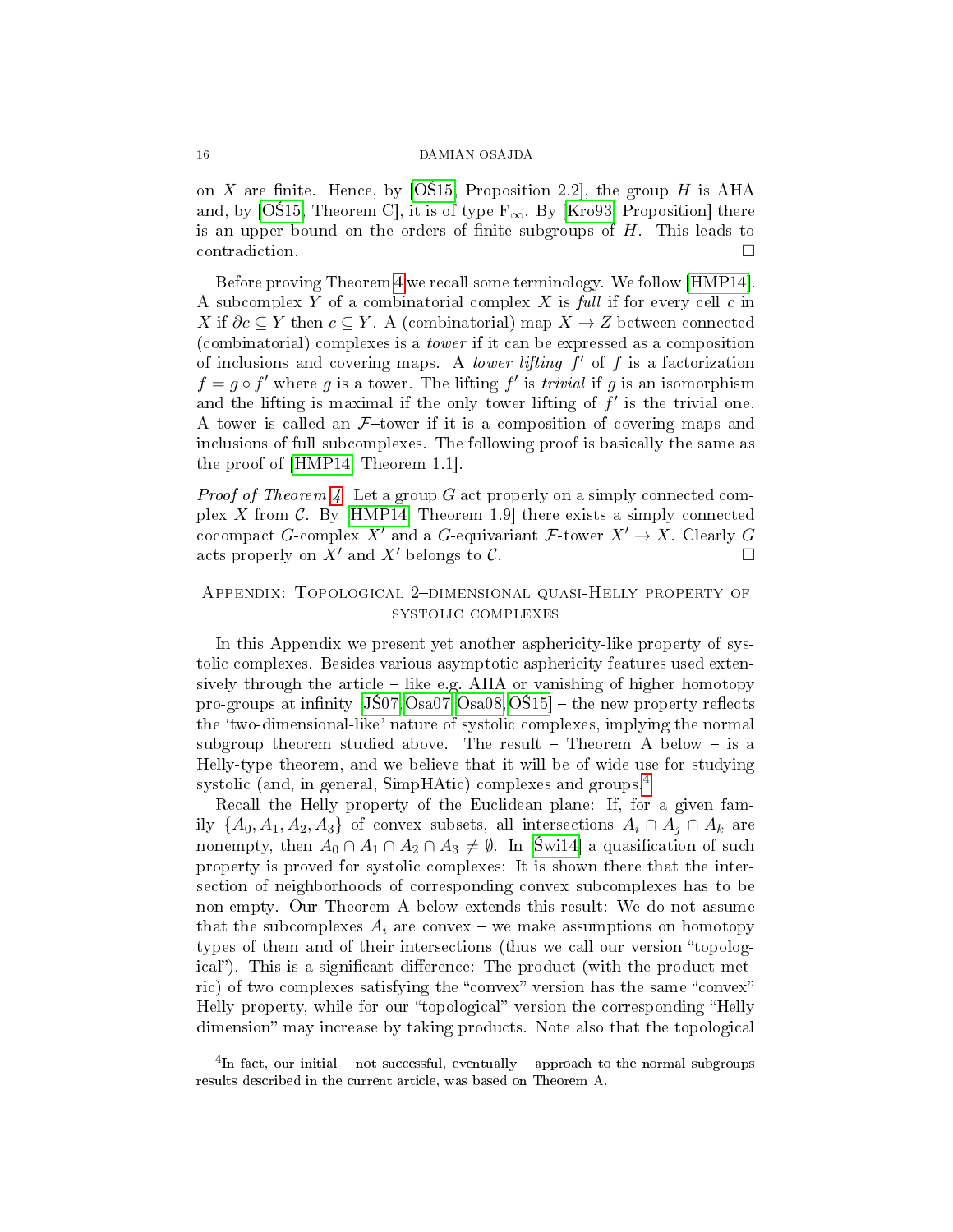2-dimensional quasi-Helly property presented below is closely related to the  $\delta$ -thin tetrahedra property announced in [\[Els09,](#page-18-24) Introduction] (there, only geodesic triangles are considered).

Finally, let us note that Theorem A below holds also for a more general class of (SimpHAtic) complexes  $X$  satisfying the following condition:

(\*) Any simplicial map  $S \to X$  from a triangulation S of the 2-sphere can be extended to a simplicial map  $D \to X$  from a triangulation D of the 3-disc. such that the boundary of  $D$  is  $S$  and  $D$  has no new (internal) vertices, that is  $D^{(0)} = S^{(0)}$ .

**Theorem A.** Let  $A_0$ ,  $A_1$ ,  $A_2$ ,  $A_3$  be simply connected subcomplexes of a systolic complex X. Assume that for all  $i, j, k \in \{0, 1, 2, 3\}$ , the intersections  $A_i \cap A_j$  are connected, and  $A_i \cap A_j \cap A_k \neq \emptyset$ . Then there exists a simplex with vertices  $v_0, v_1, v_2, v_3$  such that  $v_i \in A_i$  (possibly, some  $v_i$  coincide).

*Proof.* If  $A_0 \cap A_1 \cap A_2 \cap A_3 \neq \emptyset$  then the assertion is trivial. Therefore further we assume that the intersection is empty.

First, we will construct a simplicial 2-sphere,  $\varphi: S \to X$ . For all  $l \in$  ${0, 1, 2, 3}$ , pick a vertex  $z_l \in A_i \cap A_j \cap A_k$ , where  ${i, j, k, l} = {0, 1, 2, 3}$ . For all l, k, let  $\gamma_{kl} \subset A_i \cap A_j$ , where  $\{i, j, k, l\} = \{0, 1, 2, 3\}$ , be a path connecting  $z_k$  and  $z_l$ . For  $\{i, j, k, l\} = \{0, 1, 2, 3\}$ , the cycle consisting of  $\gamma_{kl}$ ,  $\gamma_{lj}$ , and  $\gamma_{jk}$  is contained in  $A_i$ . Therefore, there is a simplicial filling  $\varphi_i: D_i^2 \to A_i$  of this cycle inside  $A_i$ , where  $D_i^2$  is a triangulation of the 2-disc. Combining such fillings, we get a simplicial 2-sphere  $\varphi: S \to X$ .

The sphere S has a natural structure of the boundary of the tetrahedron: Vertices are some pre-images  $\tilde{z}_i$  of  $z_i$ 's; edges are some pre-images  $\tilde{\gamma}_{ij}$  of  $\gamma_{ij}$ 's; triangles are the discs  $D_i$ 's. However, for our purposes we consider a "dual" structure defined as follows (see Figure [3\)](#page-17-9). For every  $i,$  pick a vertex  $w_i$  inside the interior of  $D_i$  – subdivide  $D_i$  if necessary (and redefine  $\varphi$  appropriately). For every i, j, find a simple path  $\beta_{ij}$  in S connecting  $w_i$  and  $w_j$  and contained in  $D_i \cup D_j$ . Subject to subdividing S, we may assume that the intersection  $\beta_{ij} \cap \beta_{kl}$  is either empty or one end-vertex. This defines a new structure of the boundary of the tetrahedron: Vertices are  $w_i$ 's; edges are  $\beta_{ij}$ 's; triangles are connected components of the rest. By  $[J\dot{S}07]$  (see [\[Els09,](#page-18-24) Theorem 2.4]), there exists a simplicial extension  $\Phi: D \to X$  of  $\varphi$  with the following properties: D is a triangulation of the 3-disc, with  $S$  being a triangulation of the boundary of  $D$ , and without new (that is, internal) vertices.<sup>[5](#page-16-0)</sup> Now we define a *coloring* of vertices of D, that is a map  $c: D^{(0)} \to \{0, 1, 2, 3\}$ :

- $c(w_i) := i$ ;
- $c(v) \in \{i, j\}$ , for  $v \in \beta_{ij}$ , such that  $\varphi(v) \in A_{c(v)}$ ;
- for a vertex v in the triangle  $w_iw_iw_k$ , we set  $c(v) \in \{i, j, k\}$ , such that  $\varphi(v) \in A_{c(v)}$ .

Observe that the coloring is well-defined (though not unique), and that it is Sperner's coloring of the triangulation of the tetrahedron with vertices

<span id="page-16-0"></span> ${}^{5}$ That is, the condition (\*) above is satisfied.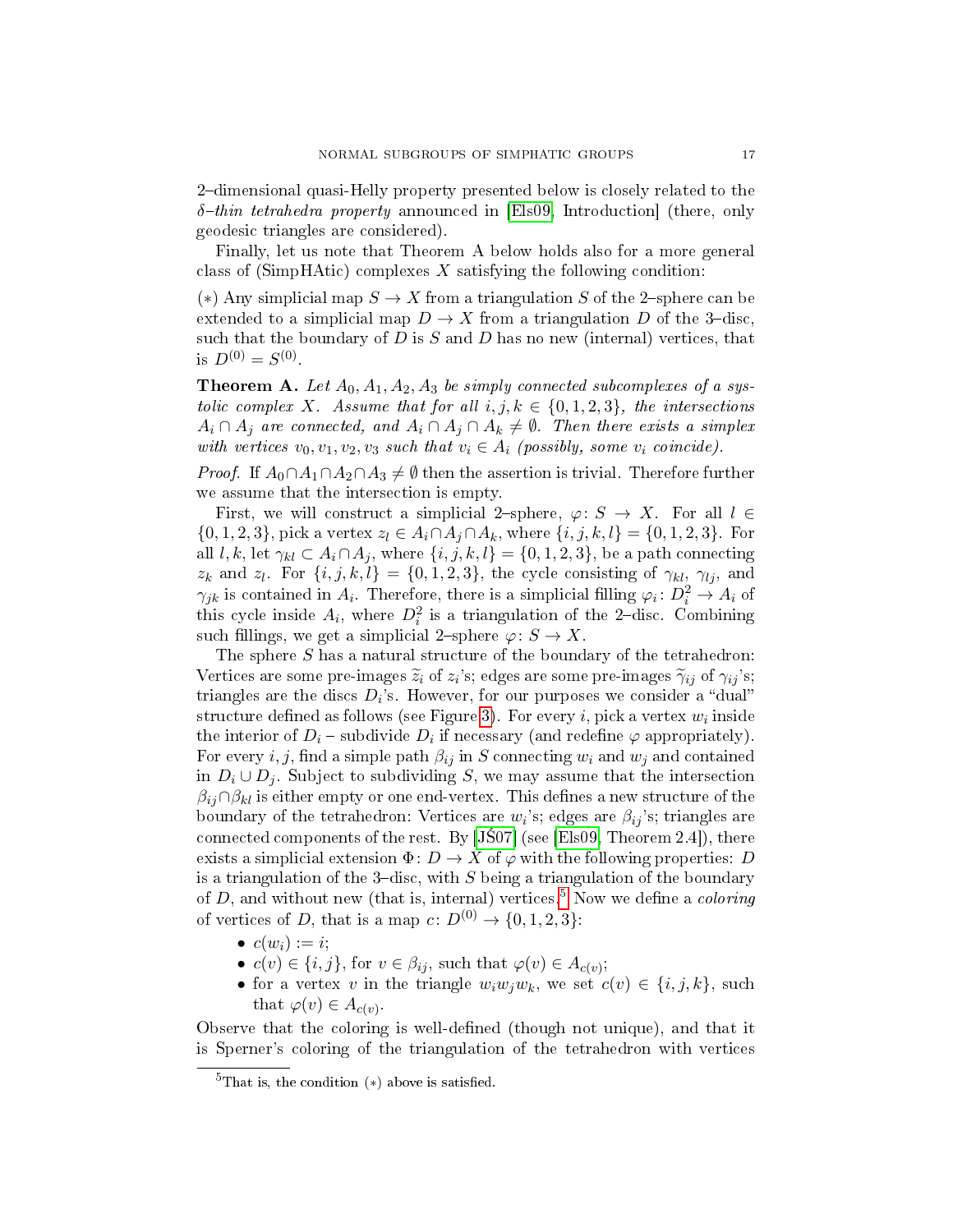

<span id="page-17-9"></span>FIGURE 3. The simplicial sphere  $\varphi: S \to X$ . The dual triangle  $w_0w_1w_2$  is shaded.

 $w_0, w_1, w_2, w_3$ . Therefore, by Sperner's Lemma [\[Spe28\]](#page-19-8), there exists a 3simplex in D with vertices  $v'_0, v'_1, v'_2, v'_3$  such that  $c(v'_i) = i$ , hence  $v_i :=$  $\Phi(v_i') \in A_i$ , for all  $i \in \{0, 1, 2, 3\}$ . Since  $\Phi$  is simplicial, it follows that  $v_0, v_1, v_2, v_3$  are contained in a simplex, and thus the proof is finished.  $\square$ 

### **REFERENCES**

- <span id="page-17-8"></span><span id="page-17-5"></span><span id="page-17-3"></span>[ABC<sup>+</sup>91] J. M. Alonso, T. Brady, D. Cooper, V. Ferlini, M. Lustig, M. Mihalik, M. Shapiro, and H. Short, Notes on word hyperbolic groups, Group theory from a geometrical viewpoint (Trieste, 1990), World Sci. Publ., River Edge, NJ, 1991, pp. 363. Edited by Short. MR1170363 (93g:57001)
	- [BŚ97] W. Ballmann and J. Świątkowski, On  $L^2$ -cohomology and property (T) for automorphism groups of polyhedral cell complexes, Geom. Funct. Anal. 7 (1997), no. 4, 615-645.
	- [BL01] H. Bass and A. Lubotzky, Tree lattices, Progress in Mathematics, vol. 176, Birkhäuser Boston, Inc., Boston, MA, 2001. With appendices by Bass, L. Carbone, Lubotzky, G. Rosenberg and J. Tits.
	- [Bie76] R. Bieri, Normal subgroups in duality groups and in groups of cohomological  $dimension\ 2, J. Pure Appl. Algebra\ 7 (1976), no. 1, 35-51.$
	- [Bro94] Kenneth S. Brown, Cohomology of groups, Graduate Texts in Mathematics, vol. 87, Springer-Verlag, New York, 1994. Corrected reprint of the 1982 original.
- <span id="page-17-7"></span><span id="page-17-6"></span><span id="page-17-4"></span><span id="page-17-2"></span><span id="page-17-1"></span><span id="page-17-0"></span>[CMSZ93] D. I. Cartwright, A. M. Mantero, T. Steger, and A. Zappa, Groups acting simply transitively on the vertices of a building of type  $\tilde{A}_2$ . I, Geom. Dedicata 47 (1993), no. 2, 143-166.
	- [Che00] V. Chepoi, *Graphs of some* CAT(0) *complexes*, Adv. in Appl. Math. 24 (2000), no. 2, 125-179.
	- [CO15] V. Chepoi and D. Osajda, Dismantlability of weakly systolic complexes and applications, Trans. Amer. Math. Soc.  $367$  (2015), no. 2, 1247-1272.
	- [Dun79] M. J. Dunwoody, Accessibility and groups of cohomological dimension one, Proc. London Math. Soc. (3) 38 (1979), no. 2, 193-215.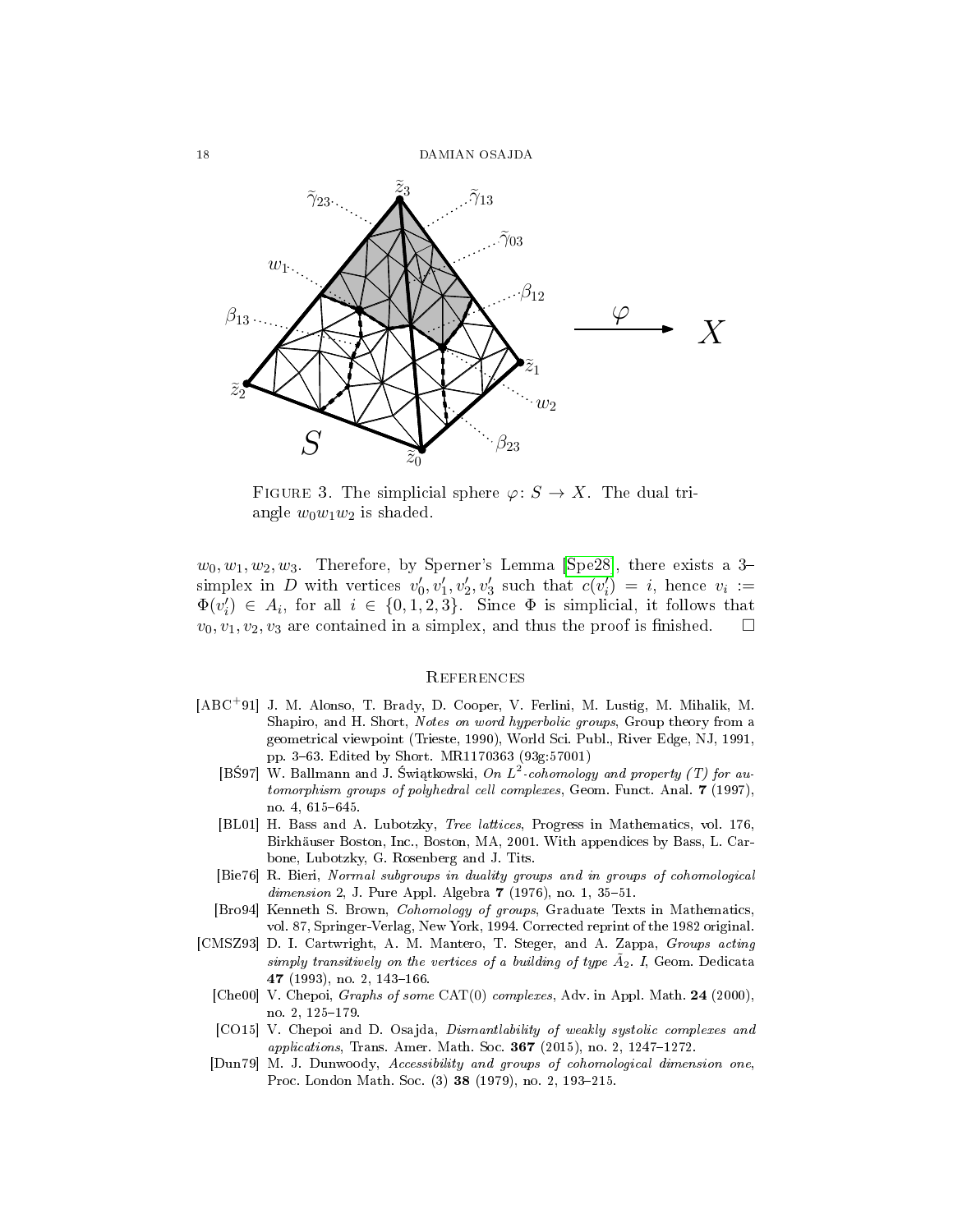- <span id="page-18-20"></span> $[Dun85]$  , The accessibility of finitely presented groups, Invent. Math. 81 (1985), no. 3, 449-457.
- <span id="page-18-14"></span>[DJ02] J. Dymara and T. Januszkiewicz, Cohomology of buildings and their automor*phism groups*, Invent. Math.  $150$  (2002), no. 3, 579-627.
- <span id="page-18-24"></span>[Els09] T. Elsner, Flats and the flat torus theorem in systolic spaces, Geom. Topol.  $13$  $(2009)$ , no. 2, 661-698.
- <span id="page-18-12"></span>[FHT11] B. Farb, C. Hruska, and A. Thomas, Problems on automorphism groups of nonpositively curved polyhedral complexes and their lattices, Geometry, rigidity, and group actions, Chicago Lectures in Math., Univ. Chicago Press, Chicago, IL,  $2011$ , pp.  $515-560$ .
- <span id="page-18-0"></span>[FJ87] M. Farber and R. E. Jamison, On local convexity in graphs, Discrete Math. 66  $(1987)$ , no. 3, 231-247.
- <span id="page-18-13"></span>[Gan12] G. Gandini, *Bounding the homological finiteness length*, Bull. Lond. Math. Soc. 44 (2012), no. 6, 1209-1214.
- <span id="page-18-16"></span>[Geo08] R. Geoghegan, Topological methods in group theory, Graduate Texts in Mathematics, vol. 243, Springer, New York, 2008.
- <span id="page-18-10"></span>[GO14] R. Gómez-Ortells, Compactly supported cohomology of systolic 3  $pseudomanifolds, Colloq. Math. 135 (2014), no. 1, 103-112.$
- <span id="page-18-21"></span>[Gro87] M. Gromov, Hyperbolic groups, Essays in group theory, Math. Sci. Res. Inst. Publ., vol. 8, Springer, New York, 1987, pp. 75–263.
- <span id="page-18-2"></span>[Hag03] F. Haglund, Complexes simpliciaux hyperboliques de grande dimension, Prepublication Orsay 71 (2003), preprint, available at [http://www.math.u-psud.](http://www.math.u-psud.fr/~haglund/cpl_hyp_gde_dim.pdf) [fr/~haglund/cpl\\_hyp\\_gde\\_dim.pdf.](http://www.math.u-psud.fr/~haglund/cpl_hyp_gde_dim.pdf)
- <span id="page-18-15"></span>[HMP14] R. G. Hanlon and E. Martínez-Pedroza, Lifting group actions, equivariant towers and subgroups of non-positively curved groups, Algebr. Geom. Topol. 14  $(2014)$ , no. 5, 2783-2808.
- <span id="page-18-17"></span>[Hat02] A. Hatcher, Algebraic topology, Cambridge University Press, Cambridge, 2002.
- <span id="page-18-18"></span>[Hou77] C. H. Houghton, *Cohomology and the behaviour at infinity of finitely presented* groups, J. London Math. Soc.  $(2)$  15  $(1977)$ , no. 3, 465-471.
- <span id="page-18-19"></span>[Jac82] B. Jackson, End invariants of group extensions, Topology 21 (1982), no. 1,  $71 - 81.$
- <span id="page-18-3"></span>[JS03] T. Januszkiewicz and J. Świątkowski, Hyperbolic Coxeter groups of large dimension, Comment. Math. Helv.  $78$  (2003), no. 3, 555-583.
- <span id="page-18-1"></span>[JS06] , Simplicial nonpositive curvature, Publ. Math. Inst. Hautes Études Sci. 104  $(2006)$ , 1-85.
- <span id="page-18-6"></span>[JS07]  $\_\_\_\_\$ , Filling invariants of systolic complexes and groups, Geom. Topol. 11  $(2007), 727 - 758.$
- <span id="page-18-23"></span>[Kro93] P. H. Kropholler, On groups of type  $(FP)_{\infty}$ , J. Pure Appl. Algebra 90 (1993), no. 1, 55-67.
- <span id="page-18-22"></span>[Mos96] L. Mosher, *Hyperbolic extensions of groups*, J. Pure Appl. Algebra 110 (1996), no. 3, 305-314.
- <span id="page-18-7"></span>[Osa07] D. Osajda, *Connectedness at infinity of systolic complexes and groups*, Groups Geom. Dyn. 1 (2007), no. 2, 183-203.
- <span id="page-18-8"></span>[Osa08]  $\_\_\_\_\_\$  Ideal boundary of 7-systolic complexes and groups, Algebr. Geom. Topol. 8 (2008), no. 1, 81-99.
- <span id="page-18-4"></span>[Osa13a] , A construction of hyperbolic Coxeter groups, Comment. Math. Helv. 88 (2013), no. 2, 353-367.
- <span id="page-18-9"></span> $[Osa13b]$  , A combinatorial non-positive curvature I: weak systolicity (2013), preprint, available at [arXiv:1305.4661.](arXiv:1305.4661)
- <span id="page-18-11"></span>[OP18] D. Osajda and T. Prytuła, Classifying spaces for families of subgroups for  $systolic \ groups, Groups Geom. Dyn. 12 (2018), no. 3, 1005-1060.$
- <span id="page-18-5"></span>[OS15] D. Osajda and J. Świątkowski, On asymptotically hereditarily aspherical groups, Proc. London Math. Soc.  $111$   $(2015)$ , no. 1, 93-126.